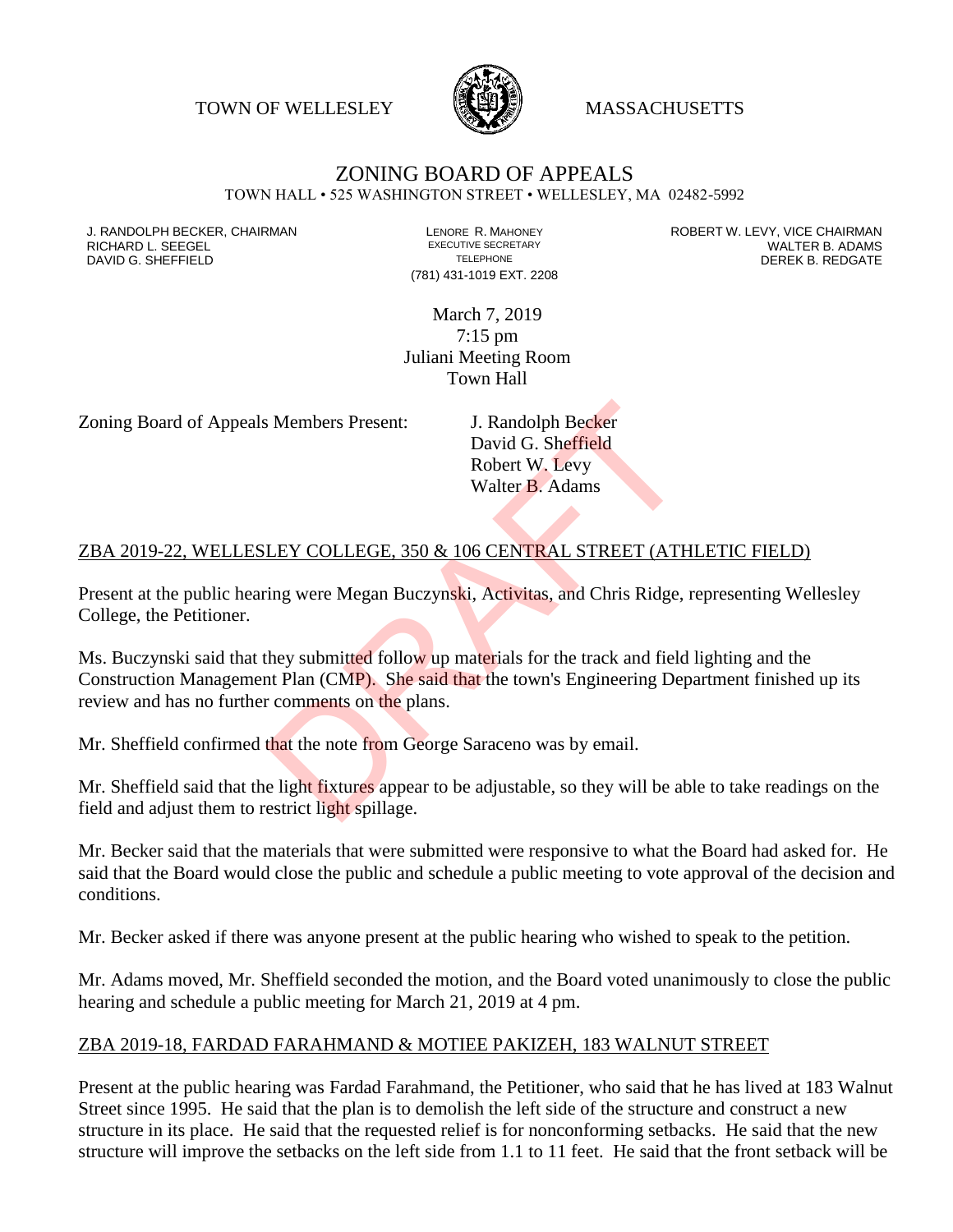slightly worse but the right side of the structure is already further into the front setback. He said that this will improve the setback and the structure significantly and will be good for the neighborhood. He said that it will help with the flow of the house.

Mr. Adams asked if the part of the house in the back been occupied. Mr. Farahmand said that his daughter had an apartment in the basement but has moved. He said that since then, his mother has been living there for part of the year. He said that it is used as in law guest house.

Mr. Adams said that the proposed demolition of a portion of the current house and reconstruction will be in a slightly different form. He asked if the structure will be maintained as single family with full services for one dwelling unit. Mr. Farahmand said that is the intention. He said that the basement will be the guest house. He said that they will be opening the house and adding more living room space. He said that the current house has six bedrooms but does not have a master bedroom. He said that the top level in the new construction will have a master bedroom. Mr. Adams said that it will have three levels of living space. He said that the drawings were a little confusing because one level is called the garden level. Mr. Farahmand said that there will be three levels on the left. He said that the property sits on a significant slope. He said that what the architect called the garden level on the left will be at the same level as the basement on the right, which is now used as a laundry and typical basement. He said that even though the house will be smaller the flow will be improved.

Mr. Becker said that on the left hand side of the residence there is a retaining wall that extends perpendicular to the wall. He said that it is hard to figure out how high the retaining wall is and there was nothing in the plans that showed the elevation or material of the wall. Mr. Farahmand said that he assumes that it will be some type of cement structure. He said that there is an existing retaining wall there and they will have to figure out how to best modify the situation. He said that he does not any have details on it now. lled the garden level on the left will be at the same level as a laundry and typical basement. He said that even tho mproved.<br>
he left hand side of the residence there is a retaining wall it is hard to figure out how high

Mr. Becker said that on Plan A103 there is a symbol on the western property line that he was not sure the significance was. Mr. Farahmand said that it is the property line.

Mr. Adams asked how the height of the building was determined. Mr. Farahmand said that the Surveyor and the Architect calculated the height. He said that the height will be 23 feet 4 ¾. Mr. Becker said that the Board received a letter from Bruce Bradford that talks about the height from average grade but does not talk about how the calculation was done. Mr. Adams said that the proposed addition will not have a roof line that is higher than the existing structure.

Mr. Adams asked if the lowest level of the existing will connect with the lowest level of the proposed structure. Mr. Farahmand said that because of slope, the garden level of the new structure will be the same as the existing basement level. He said that they will be connected. He said that on this plan, the only way to get to the basement is from outside of the building. He said that there will have to be steps outside of the building.

Mr. Adams asked about the set of stairs shown on Plan A101. He said that the plans are hard to understand. Mr. Farahmand said that the stairs go up from the garden level to the first floor. He said that the existing garden level and the new structure will be connected by two steps, as shown as door G04 on Plan A102. He said that is the only connection at that level. Mr. Adams asked about access to the level below that. He said that Plan A101 is confusing. He said that the two sides are not at the same level. He said that he will go back to the architect to have him correct the plans.

Mr. Adams asked where the existing heating system is located. Mr. Farahmand said that the two systems will be in the basements. He said that the existing structure is confusing and they are trying to improve the flow of it.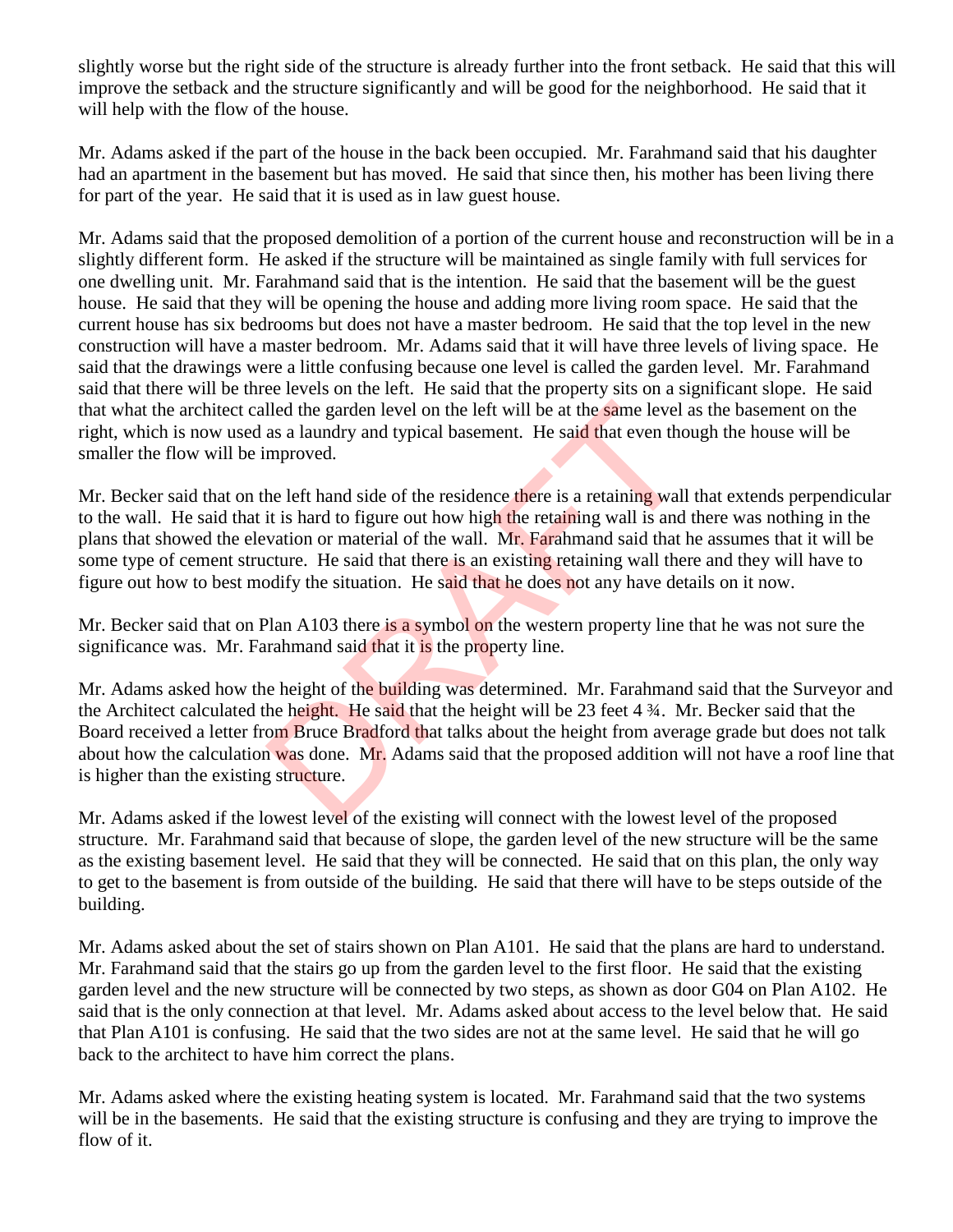Mr. Adams said that the drawings show that the two existing structure were almost independent and they were joined. Mr. Farahmand said that he believes that was the case but if happened before he purchased the property.

Mr. Adams said that he would like to get more clarity that what is shown on the plans can actually be built. He said that the plans do not accurately reflect what will be built there. He said that there are questions about the retaining wall. Mr. Farahmand said that he is looking for approval from the Board the setbacks and feasibility. He said that he can work with the Building Department on the retaining wall and the other issues. Mr. Adams said that the Board needs to see an accurate set of plans that show what will be built. He said that this set of plans is not coordinated properly.

Mr. Becker asked about the location of the kitchen. Mr. Levy asked if there will be more than one kitchen. Mr. Farahmand said that there is one kitchen and it is located in the old structure, as shown on Plan A103. He said that the in law area does not have a kitchen. Mr. Levy asked access to the in law area. Mr. Farahmand said that it is shown on Plan A102. Mr. Levy said that he did not want to permit an accessory apartment unintentionally. Mr. Farahmand said that his 82 year old mother eats and cooks with them. He said that the intention is not to create a separate apartment.

Mr. Adams said that his concern is that the design is not properly fleshed out. He said that if it gets fleshed out and the result is a change in the envelope of the building, it will create a problem that will have to come back before the Board. Mr. Farahmand asked that the Board approved the special permit, subject to a condition that the exterior of the house will not change. He said that he would like to start going to the next step. Mr. Becker said that the Board will approve plans that the Building Inspector will enforce. not to create a separate apartment.<br>
concern is that the design is not properly fleshed out. He<br>
mge in the envelope of the building, it will create a problem<br>
Ar. Farahmand asked that the Board approved the special<br>
r of

Mr. Becker said that the nonconformities, after the proposed addition, will be front, right, and left yard setbacks, all of which remain but the left setback is less nonconforming.

Mr. Adams asked about total square footage of the existing versus the proposed building. He asked if a TLAG calculation had been done.

Mr. Becker asked if there was anyone present at the public hearing who wished to speak to the petition.

Mr. Adams said that some of the nonconforming setbacks will be improved but the structure will be taller on the left. He said that the survey shows a stair up the back that does not show anywhere on the drawings. Mr. Becker said that the stairs are shown on Plan A103. Mr. Adams said that he was concerned that the drawings are not very coordinated.

Mr. Becker said that the concern with the drawings relates to the in law apartment and two dwellings instead of one. Mr. Adams said that becomes an enforcement issue for the Building Inspector. Mr. Farahmand said that the existing structure lends itself more to being two separate units. He said that the proposed structure will make it a better single family by improving the look and the internal flow.

Mr. Adams said that his concern is that if the plan is not fully vetted by the designer and the contractor so they know how to build it, there is no way for the Board to know that what gets submitted to the Building Inspector is consistent with what the Board approved. Mr. Levy said that will be up to the Building Inspector. Mr. Farahmand said that he showed the plans to Mr. Grant and his feedback was the ZBA would like to see the setback improved. He said that if the Board can approve the plans that were submitted for the envelope of the building, he will have the architect improve the plans. He said that will help him to move the project forward.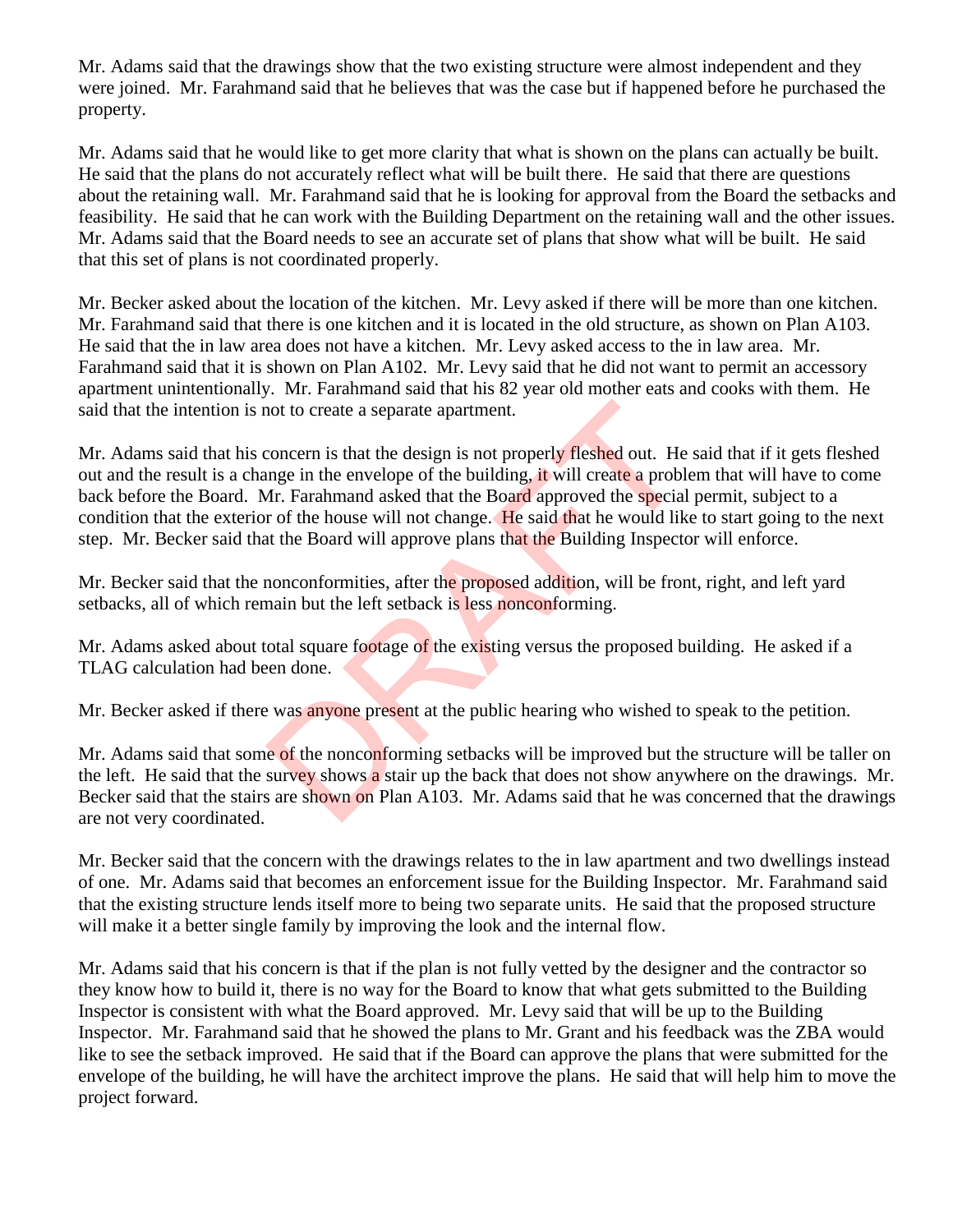Mr. Becker said that the proposed changes will not result in new nonconformities, will not intensify existing nonconformities, and shall not be substantially more detrimental to the neighborhood than the existing nonconforming structure.

Mr. Adams moved, Mr. Levy seconded the motion, and the Board voted unanimously to grant a special permit, subject to the condition that the envelope shall not vary from the dimensions shown on the plot plan and the perimeter walls of each floor shall not vary from the dimensions shown on the drawings.

#### ZBA 2019-20, JOAN & JEFFREY TALMADGE, 30 MAYO ROAD

Mr. Becker said that the Board received a written request to continue the petition to May 2, 2019. Mr. Levy moved, Mr. Adams seconded the motion, and the Board voted unanimously to continue the petition to May 2, 2019.

#### ZBA 2019-37, FR LINDEN SQUARE, INC., 195-197 LINDEN STREET

Present at the public hearing was Thomas Fontaine, President, Wellesley Bank, tenant at 195-197 Linden Street. He said that the request is for renewal of a special permit to continue to allow the use of the drive up window at their office location at 195-197 Linden Street.

Mr. Levy said that the application was not signed. Mr. Becker said that a letter of authorization was submitted.

Mr. Adams said that there were two conditions that were part of the previous approval in 2017.

Mr. Levy said that the applicant appeared to be the owner on the previous approval but the permit was granted to Wellesley Bank. He confirmed that the legal ad was noticed as FR Linden Square, Inc. as the petitioner. The Executive Secretary said that the Registry asked that the petitioner be the owner of the property. ing was Thomas Fontaine, President, Wellesley Bank, te<br>equest is for renewal of a special permit to continue to all<br>cation at 195-197 Linden Street.<br>plication was not signed. Mr. Becker said that a letter of<br>e were two con

Mr. Levy confirmed that there have been no issues with the drive through facility.

Mr. Becker suggested that the special permit be renewed for a period of three years.

Mr. Becker asked if there was anyone present at the public hearing who wished to speak to the petition.

Mr. Adams moved, Mr. Levy seconded the motion, and the Board voted unanimously to grant to renewal of the special permit, subject to the same conditions as are in effect, and that the special permit shall expire in three years.

## ZBA 2019-28, DANA HALL SCHOOL, 45 DANA ROAD (ATHLETIC FIELD)

Present at the public hearing were David Himmelberger, Esq., Joshua Atkinson and David Nardone, Stantec, and Charles Breslin, COO, CFO, Dana Hall School.

Mr. Himmelberger said that the request is for Site Plan Approval (SPA) and a special permit for signage. He said that although no structures are associated with this project there will be more than 5,000 square feet of vegetated surface disturbed as the school seeks to reconfigure its playing fields on Grove Street, enlarging one to a fuller sized field and converting it to synthetic turf. He said that they will move the main entrance 85 feet down Grove Street towards Wellesley Square. He said that, as part of moving the driveway, the school seeks to construct two stone wall entryways with signage on them. He said that a special permit is required because they will exceed the number of signs allowed by right, the total area of 36 square feet will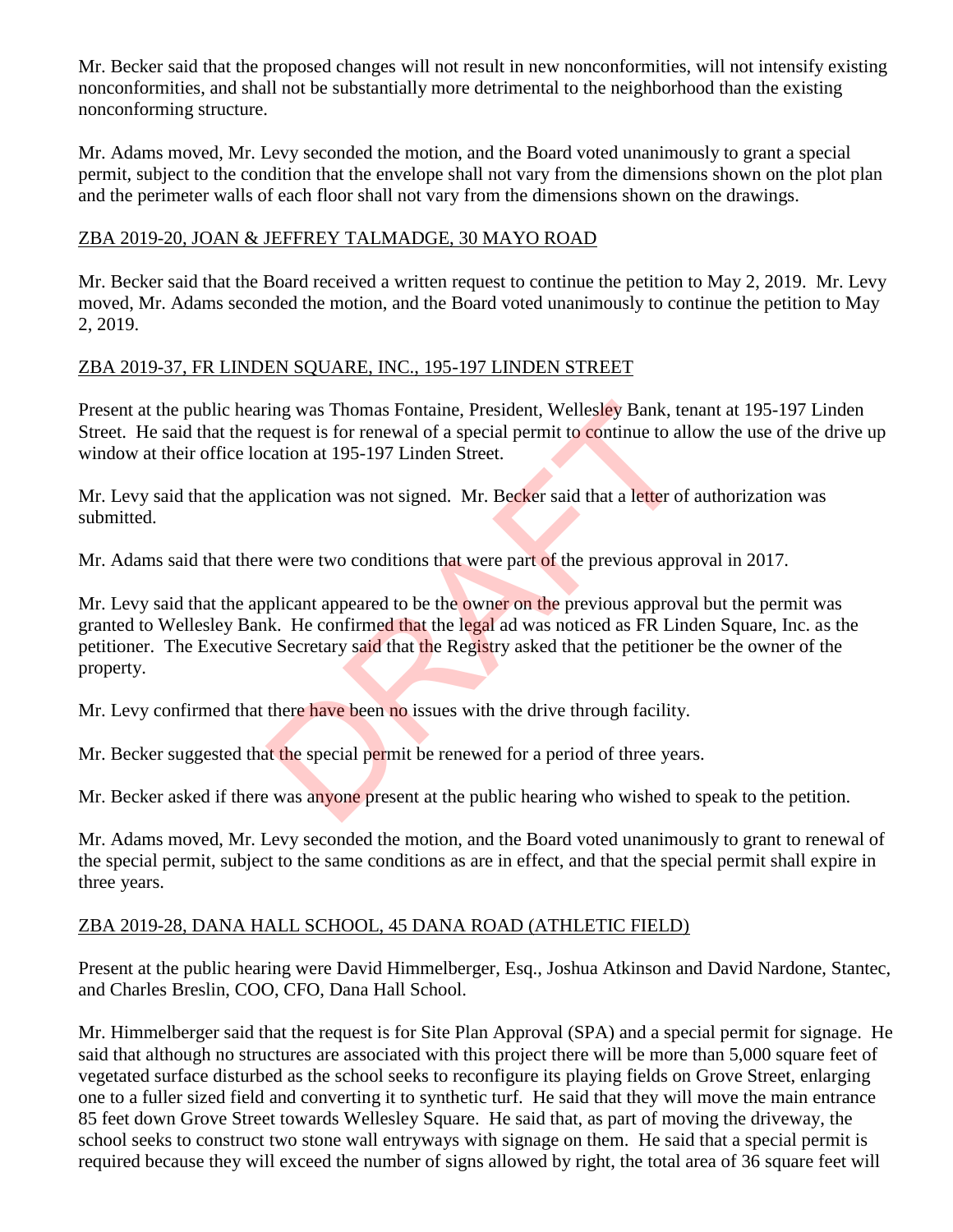exceed the maximum area of 25 square feet that is allowed by right, and less than required setback from the road. He said that the signs will serve to frame and make more clear the main entrance to the school.

Mr. Himmelberger said that the Project went before the Design Review Board (DRB), who approved the special permit for signage and made several suggestions with regard to the SPA, all of which were implemented.

Mr. Adams confirmed that the drawings that the Board has seen to date do not show the revisions that respond to the DRB's recommendations. Mr. Becker said that the Board received the revised materials this afternoon.

Mr. Himmelberger said that the Town Engineer provided a detailed list of comments and issues to Dana Hall and they were responded to. He said that over the last two days there has been back and forth between Mr. Saraceno and Stantec. He said that there were three final minor items that his client responded to. He said that they do not have Mr. Saraceno's final statement but they do have emails from him that show that all but the last three items being satisfied. Mr. Adams requested that the Board be provided with hard copies of the revised plans. Mr. Himmelberger said that the issues that were raised by Engineer could be subject to a condition if the Board is inclined to vote approval of the Site Plan at tonight's hearing.

Mr. Atkinson said that the latest set of plans have all of the design considerations from DRB and all of the correspondence updated from the Department of Public Works (DPW).

Mr. Atkinson said that the existing field is natural grass. He said that to get a National Federation High School standards field for field hockey, they need to extend the field to make it larger, which will require relocation of the entry drive. He said that the school wanted to make a more pronounced entrance with stone walls with Dana Hall signage on them. He said that they also wanted to have some more pedestrian friendly access. He said that there will be access from Grove Street leading into the campus as well as some improvements inside the campus. nelberger said that the issues that were raised by Engineer<br>inclined to vote approval of the Site Plan at tonight's hear<br>e latest set of plans have all of the design considerations<br>from the Department of Public Works (DPW)

Mr. Atkinson said that the DRB recommended plantings behind the signage at the entrance to give more of a backdrop to the stone wall. He said that DRB made suggestions about placing boulders on the seating berms. He said that with the conversion from natural grass to the synthetic field, there will be a lot of topsoil removed. He said that the school wants to keep as much topsoil on the site as possible. He said that they will use the topsoil to make informal seating berms along the field.

Mr. Atkinson said that there will be upgrades to the lights which just involves relocating them. He said that they will be LED lights in the existing fixtures. Mr. Becker confirmed that these will be roadway lights, not field lights. Mr. Atkinson said that there will also be pedestrian lighting along the pathway.

Mr. Himmelberger said that the DRB suggested that the chain link fence be terminated at the corner of the field rather than extending it to both sides of the driveway, and that was done as well. He said that the eight foot wide crosswalk in the driveway was relocated.

Mr. Becker said that at the southwest corner of the site a lot of things come together. He said that there is the relocated road and a path that goes from a 10 foot width to a 5 foot width. He said that at the corner the path widens out to touch the road. He asked about protection to separate pedestrians on the path from traffic on the road. Mr. Atkinson said that nothing is proposed in that area for separation. He said that the road and the pathway will both be asphalt.

Mr. Becker asked for an explanation of when the people will be there versus when the traffic will be there. He said that for SPA, one of the things that the Board has to look at is pedestrian safety. Mr. Breslin said that the subject area currently does not exist. He said that they will be adding a pathway from the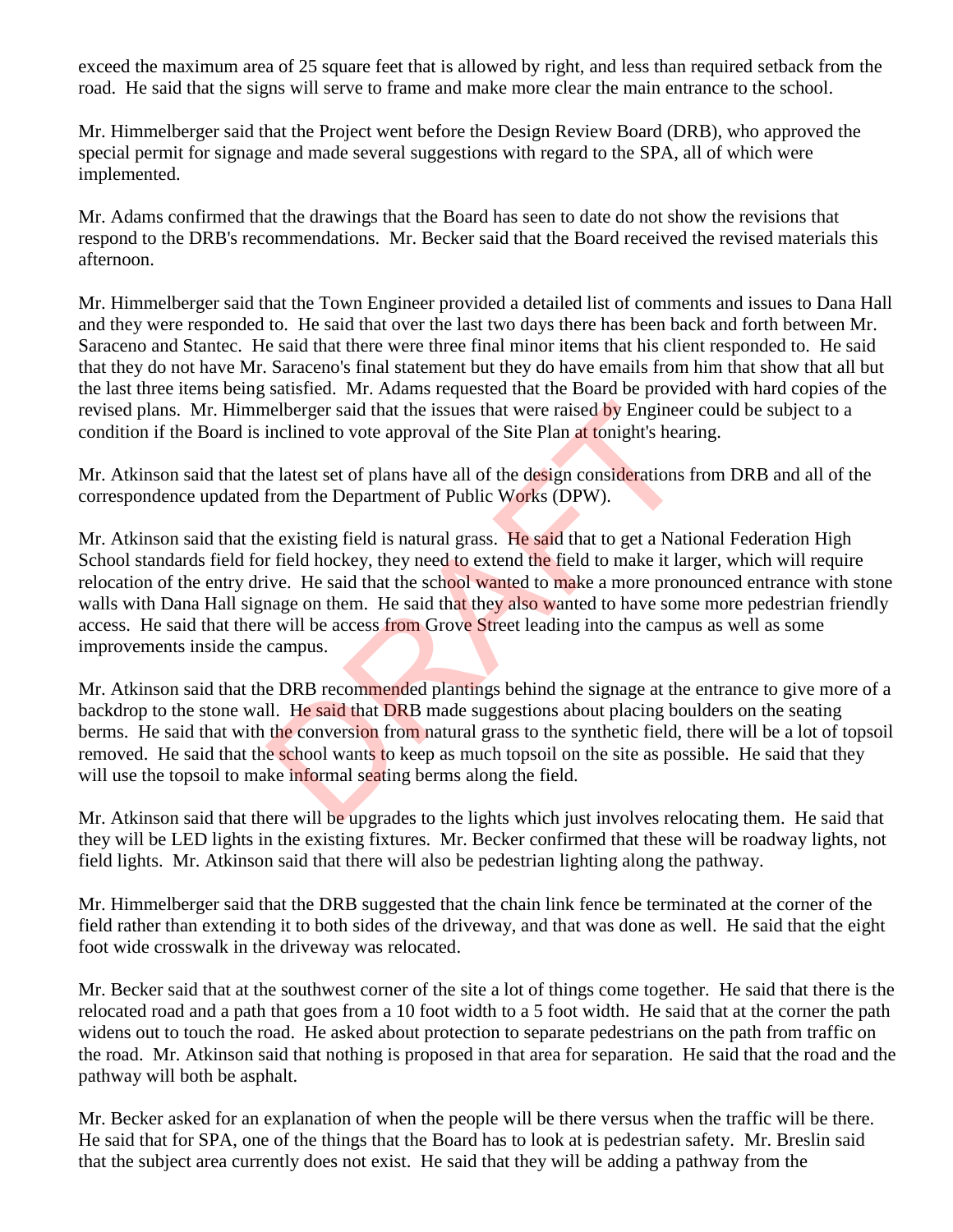Library/Science building across campus and joining another existing pathway. He said that it will be an improvement to the pedestrian walkway on the campus. He said that there will be curbing along that area. He said that traffic typically comes in off of Grove Street in the morning to drop off at the Middle School and people walking across the campus from the dorms. He said that they have a campus safety officer out at the crossing during drop offs and pick ups. He said that there is not a lot of traffic flow except during the afternoon when athletics are going on. He said that most of the pedestrian traffic is located further up on the site between Beveridge Hall and the Student Center. Mr. Adams confirmed that there is not a lot of pedestrian traffic to the Athletic Center during drop off or pick up.

Mr. Atkinson said that Phase 1 of the project will involve relocation of the entry drive and putting in the new stone wall. He said that Phase 2 will involve installation of the synthetic turf field. Mr. Adams asked if the driveway will be complete and functional before Phase 2. He said that the plans show stockpiling of materials to the left of the proposed field. He asked if moving heavy equipment on the new road will be an issue. Mr. Atkinson said that they will coordinate with the contractor. He said that they will keep the existing drive functional during the installation of the new road is complete and then do all of the demolition at the field area. He said that they can move the stockpiles within the site.

Mr. Adams asked about the Construction Management Plan (CMP). Mr. Nardone said that construction vehicles will come to the site on Grove Street. He said that there will be an access and parking in front of the Shipley Center. He said that currently there is a turnaround to the right of the field that the contractor will be allowed to use. the Construction Management Plan (CMP). Mr. Nardone<br>site on Grove Street. He said that there will be an access<br>that currently there is a turnaround to the right of the field<br>hat construction traffic will be directed out th

Mr. Himmelberger said that construction traffic will be directed out through Dover, so it will not go down Grove Street to Wellesley Square. Mr. Nardone said that all contractor parking will be on the site.

Mr. Atkinson said that all of the DPW comments were marked with revision clouds on the plans. Mr. Adams said that the Board needs to see hard copies of revised plans in advance of the public hearing so that the Board has time to review them.

Mr. Atkinson said that Phase 1 is anticipated to start on June 1, 2019. He said that Phase 2 may coincide with Phase 1 as one whole project or be pushed out to September of 2019 or next year.

Mr. Becker asked if this will be a net cut or fill project. Mr. Atkinson said that there will be a total export of 330 cubic yards on 27 truckloads. He said that there will be an import of 553 cubic yards on 46 truckloads, mostly drainage stone for the field. He read the CMP.

Mr. Becker asked about noisy construction operations will occur, given the stone work. Mr. Atkinson said that trucks will drop off the drainage stone materials while will then be graded out. He said that for the finishing stone there is a laser grader. Mr. Nardone said that they will roll the sub-grade and then a smaller roller is used on the finishing stone.

Mr. Becker asked about re-fueling of construction vehicles. Mr. Atkinson said that nothing is anticipated for that. He said that will be up to the contractor. Mr. Nardone said that the construction equipment will be brought off the site and back again.

Mr. Adams asked if the construction equipment will be parked on the site. Mr. Nardone said that the vehicles will be parked within the work limits.

Mr. Adams asked if the construction equipment will be brought to the site via the existing roadway. He asked if wheel washing will be located there. Mr. Atkinson said that Phase 1 wheel washing will be along the entrance and Phase 2 will be right after leaving the field.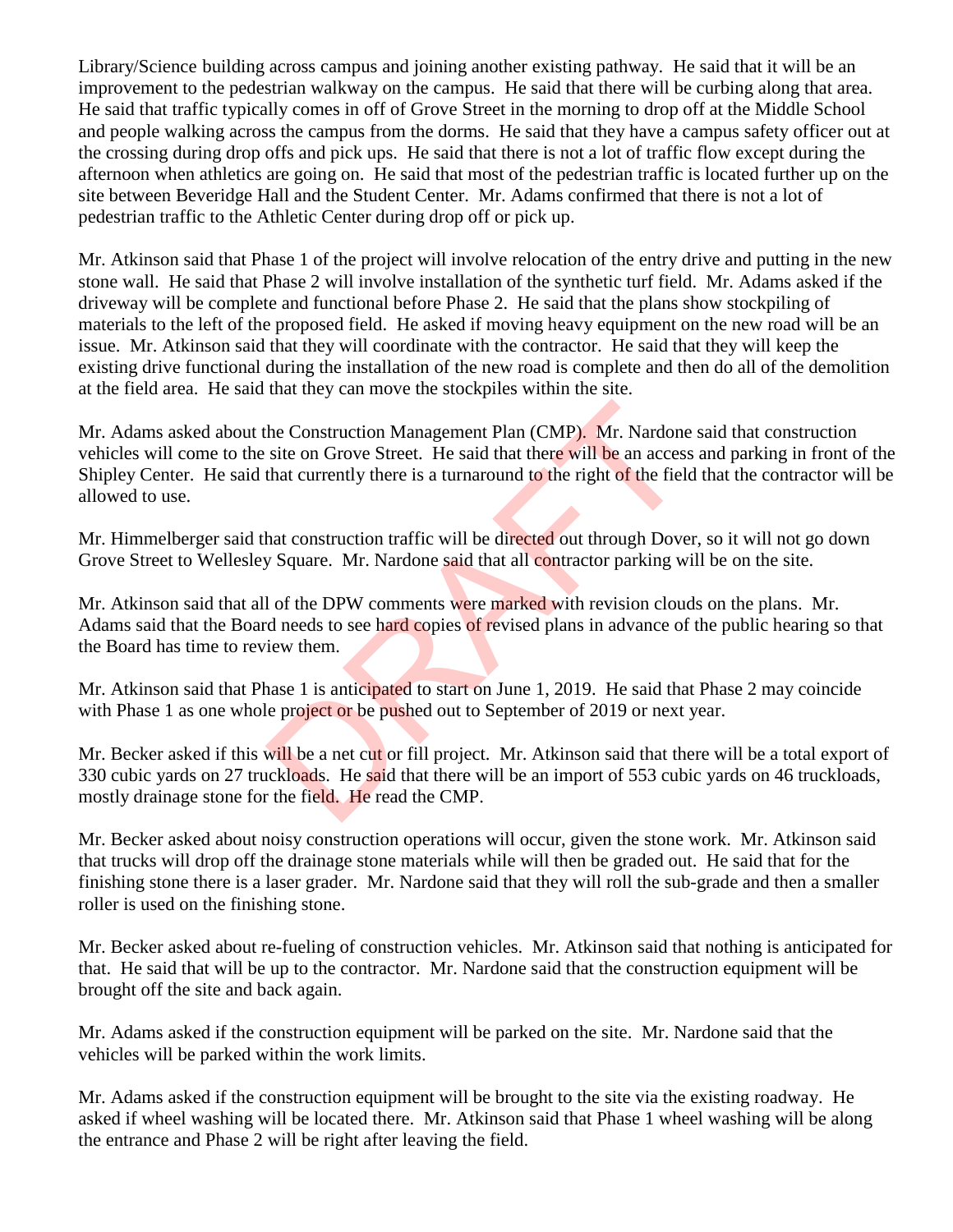Mr. Levy asked about queuing of trucks on Grove Street or any public way. Mr. Atkinson said that everything will be contained on the Dana Hall campus. Mr. Nardone said that stone deliveries are spaced out so that there is no queuing. He said that the contractors who were invited to bid on the project specialize in athletic field work and schools, so they are familiar with working on active campuses.

Mr. Adams said that the Board received a comment from an abutter across Grove Street, who asked that some additional plantings be considered for screening. Mr. Atkinson said that the landscaping along Grove Street will stay the same as it currently exists. He said that there will be updated plantings at the entryway with evergreen trees to serve as a backdrop for the new signage.

Mr. Levy said that the Board likes to see the emergency contact information posted at the site so that neighbors will know who to call if they have any issues during construction.

Mr. Adams said that typically plans will show where the construction signs will go and a mockup of the kinds of information that will be on it.

Mr. Levy asked about lighting. Mr. Atkinson said that there will be no athletic lighting. He said that lighting will just be for the drive and the walkway. He said that there are existing LED lights, which they provided cut sheets for. He said that existing light poles will be relocated along the entry drive. He said that a photometric plan was submitted. He said that they will move the existing walk to accommodate the field. He said that they are proposing pedestrian lighting instead of bollard lights when tend to get hit. He said that the pedestrian lighting will match was is already on the campus. He said that the entry sign will have up lights to each sign, facing the sign. He said that all of the proposed lights will have a 90 degree angle going straight down with no light shed to the street. hting. Mr. Atkinson said that there will be no athletic ligntleright that there are existing He said that existing light poles will be relocated along the ubmitted. He said that they will move the existing walk ubosing ped

Mr. Adams confirmed that plans of the proposed signs had been submitted.

Mr. Levy asked if any existing trees will be removed. He asked if any trees will be jurisdictional under the tree bylaw. Mr. Atkinson said that all of the trees will be within the site.

Mr. Adams said that the plans show a detail of a retaining wall. He said that it appeared that on the school side of the field there will be some elevation change that will be controlled by a retaining wall. He asked how much soil will be retained and about the height of the wall. Mr. Atkinson said that the intent for that wall if for athlete seating. He said that it will be approximately 18 inches high. He said that it will only retain a small amount behind it. He said that there will be larger berms on both sides of the wall. He said that they cannot get much elevation behind the wall due to the constraints of the existing pathway and the field. He said that it will be a stone wall.

Mr. Levy asked about a construction fence. Mr. Atkinson said that there will be a construction fence around the whole site with erosion control on the down side.

Mr. Adams asked about netting at the field. Mr. Atkinson said that there is currently a four foot fence along Grove Street. He said that they will use the same size along the perimeter of the field along the north, west and south sides. He said that there will be athletic ball netting at the end lines of the field to stop the soccer balls. He said that it will be removable in the winter. He said that it will be on a pulley system. He said that there will be nothing on Grove Street other than the four foot high wall.

Mr. Becker asked about the proposal for nonconforming signs. Mr. Atkinson said that the school wanted to have an entry sign that visible from both directions on Grove Street. He said that wanted to keep the rural character with the rest of the campus, so they chose the fieldstone type of wall, similar to what is at the Riding Center. Mr. Nardone said that there are several entrances to the campus but the school does not really announce arrival at the school. He said that the walls with the sign offer a welcoming gesture to the campus.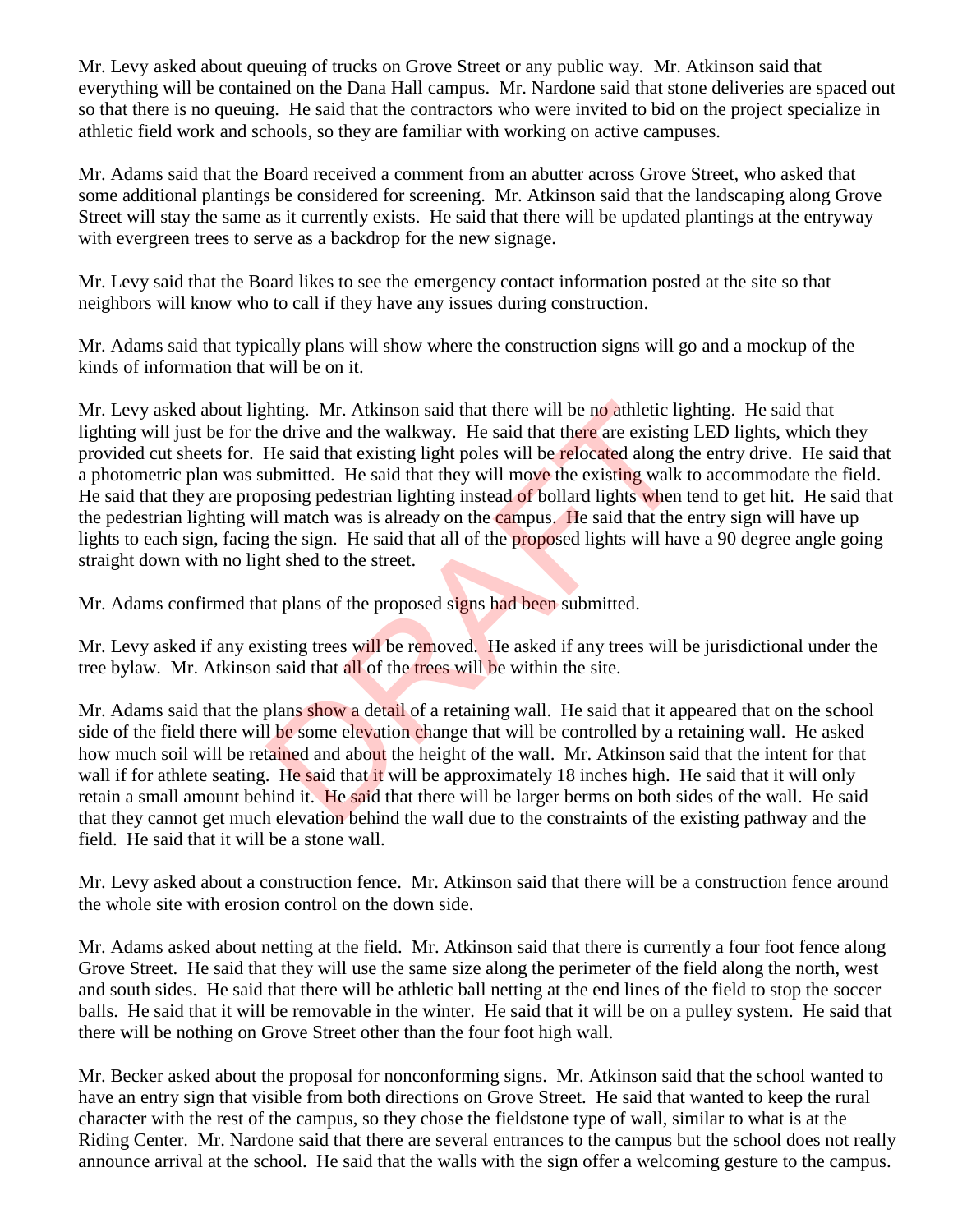Mr. Himmelberger said that there is an existing single blade sign at the entrance but it does not set it off from any other driveway into the campus. He said that this will look like the main entrance. He said that the signage is tasteful and will allow for visibility.

Mr. Levy asked if the Applicant had looked to see if the project will comply with the new bylaws for lighting that are proposed for Town Meeting. Mr. Himmelberger said that they had not done that. Mr. Levy said that the project will be subject to the new bylaws if they passed, since they were advertised before this public hearing.

Mr. Becker asked if there was anyone present at the public hearing who wished to speak to the petition.

Francis Manguso, 75 Grove Street, asked if the utilization of artificial turf rather than natural turf is a zoning issue. Mr. Becker said that it is not. He said that the reason that the Site Plan Approval is before the Board is because more than 5,000 square feet of vegetated surface will be disturbed. He said that the kind of turf is not regulated under the Zoning Bylaw.

Mr. Breslin said that they will not be lining the turf. He said that it will look like grass when it is not being used.

Mr. Levy moved, Mr. Adams seconded the motion, and the Board voted unanimously to close the public hearing and schedule a business meeting on March 19, 2019 at 8:30 am.

# ZBA 2019-29, WELLESLEY HISTORICAL SOCIETY, 323 WASHINGTON STREET

Present at the public hearing were David Himmelberger, Esq., and Jared Parker, President, Wellesley Historical Society, the Petitioner.

Mr. Himmelberger said that the request is for renewal of the special permit, subject to the same conditions in effect for ZBA 2016-95. He said that Wellesley Historical Society has been fully compliant with the conditions that are in effect. He said that because building improvements are continuing and not yet completed, the Applicant has not yet undertaken those activities that were restricted until completion of the building improvements for handicapped accessibility and other pedestrian circulation. He said that the request is that the special permit be renewed under the same terms and conditions previously granted and imposed. Mr. Himmelberger read the conditions that are in effect. will not be lining the turf. He said that it will look like<br>lams seconded the motion, and the Board voted unanimo<br>usiness meeting on March 19, 2019 at 8:30 am.<br>LEY HISTORICAL SOCIETY, 323 WASHINGTON ST<br>ing were David Himme

Mr. Adams asked about handicapped access. Mr. Himmelberger said that there will be a ramp in the front on the driveway side to the main entrance. Mr. Adams asked if there will be a second accessible access. Mr. Parker said that there will not because a second ramp would trigger full blown ADA compliance.

Mr. Becker read the Planning Board recommendation.

Mr. Levy said that the current permit expired a month ago. Mr. Himmelberger said that they submitted too late for the last hearing.

Mr. Becker asked if there was anyone present at the public hearing who wished to speak to the petition.

Mr. Levy moved, Mr. Becker seconded the motion, and the Board voted unanimously to renew the special permit, subject to the same conditions of the previously granted special permit, based on findings that the use is in harmony with Section XXV of the Zoning Bylaw, special permit standards.

## ZBA 2019-30, PAMELA & JAMES CARR, 14 CURVE STREET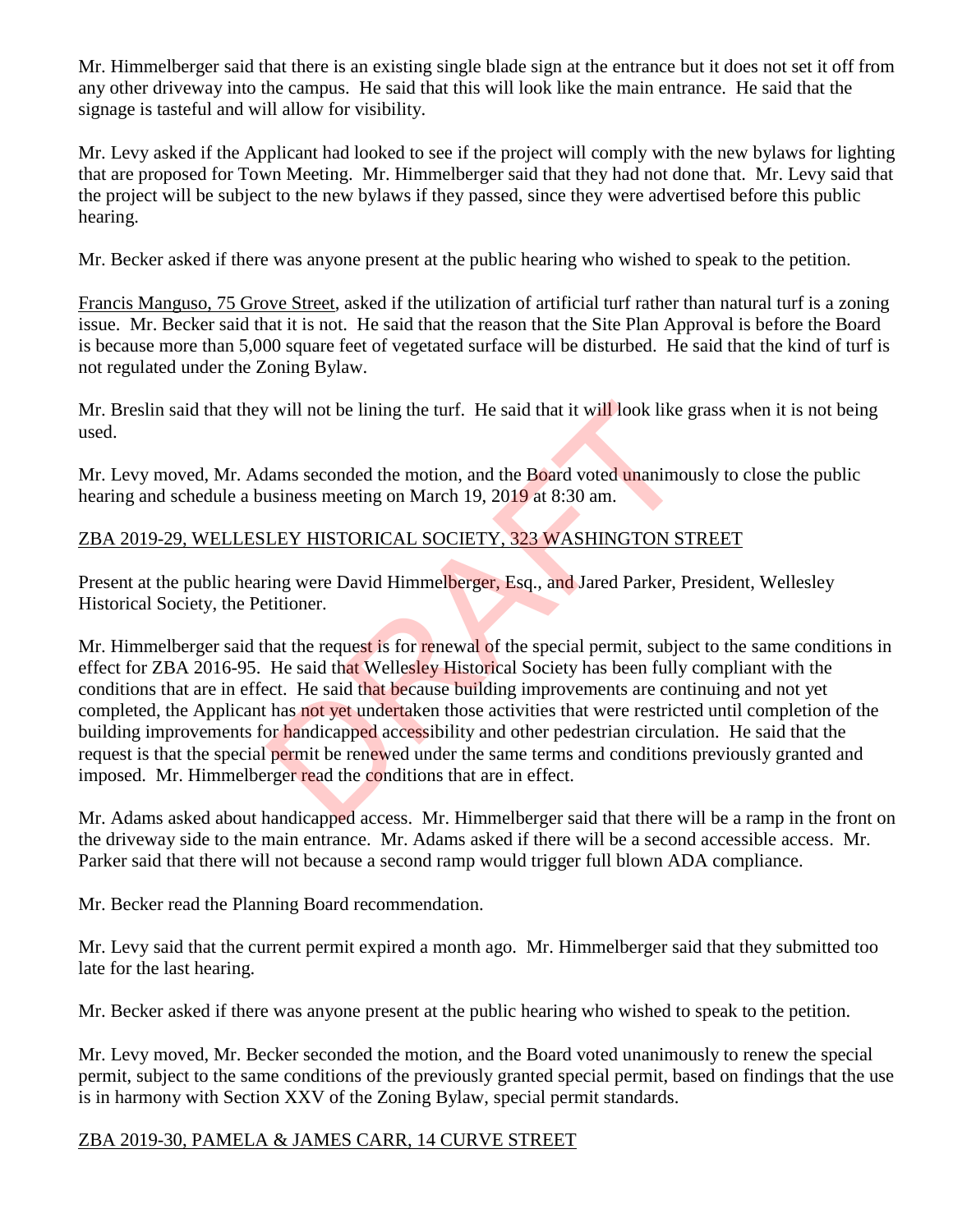Present at the public hearing were Michael Hally, Architect, and Pamela and James Carr, the Petitioner. – modify variance

Mr. Becker identified nonconformities on the property.

Ms. Carr said that they moved into this house 18 years ago as a couple and they now have two children. She said that the house has been tight with 1.5 bathroom. She said that their children are now teenagers. She said that they have been looking at other homes on and off for ten years. She said that they want to have a mudroom and another bathroom. She said that the proposed plans include a mudroom, a master bedroom with a full bath, and extends the kitchen a bit.

Ms. Carr said that they love their neighborhood and do not want to leave it. She submitted a letter of support that was signed by five neighbors.

Mr. Hally said that it is a small, narrow lot, somewhat trapezoidal. He said that the proposed addition will be off of the rear. He said that they will remove the existing deck. He said that the proposed addition will be in the middle of the lot. He said that the 14.7 foot setback on the right side is to a bay window. He said that the setback to the new addition will be 16 feet. He said that the 16.4 foot setback on the left is to the box of the addition. He said that the 13.8 foot left side yard setback is to an overhang on brackets that leads to the new mudroom. said that the 14.7 foot setback on the right side is to a ba<br>on will be 16 feet. He said that the 16.4 foot setback on the 13.8 foot left side yard setback is to an overhang on bra<br>a 13.8 foot left side yard setback is to

Mr. Hally said that the addition will be flush with the box of the existing house. He said that it will be two stories with a mudroom and kitchen expansion on the first floor and a modest master bedroom and walk in closets on the second floor that lead to a new bathroom in the existing shell.

Mr. Halley said that on the proposed elevations, the plan is to replicate what is there with shingle siding on the second floor, clapboard siding along the first floor perimeter, and a hip roof. He said that the addition will not be very visible from the front of the house.

Mr. Hally said that the request is to modify a variance that was granted in 1988, when someone enclosed an existing porch on the left side on piers and built the deck that will be removed with this project.

Mr. Adams asked if the bay on the right side has a foundation. Mr. Hally said that it will not. Mr. Adams said that the nonconformity on the left side will be 16.4 feet and 16 feet on the right side. He said that the existing nonconformities are 7.4 and 11.4 feet and the new addition will have deeper side yards. Mr. Becker said that there will be no increase in the nonconformities. Mr. Levy said that this is not a Section 6 finding but a modification of a variance. Mr. Adams said that this Board takes the position that once a variance is granted, the property owner has to come back before the Board to modify the variance to make alterations. He said that the Board assumes that the previous Board made the necessary determinations to grant a variance. Mr. Levy said that the variance had been granted based on the shape of the lot.

Mr. Becker asked if there was anyone present at the public hearing who wished to speak to the petition.

Mr. Becker read the Planning Board recommendation.

Mr. Levy moved, Mr. Adams seconded the motion, and the Board voted unanimously to modify variance ZBA 88-99 to permit the addition as shown on the current application.

## ZBA 2019-31, C.E. HOLMAN LIMITED PARTNERSHIP, 26 CHURCH STREET

Present at the public hearing was Richard Pretorius, Pretorius Electric & Sign Co., representing the Fat Face clothing store. He said that the request is to add a third sign which will be a blade sign projecting over the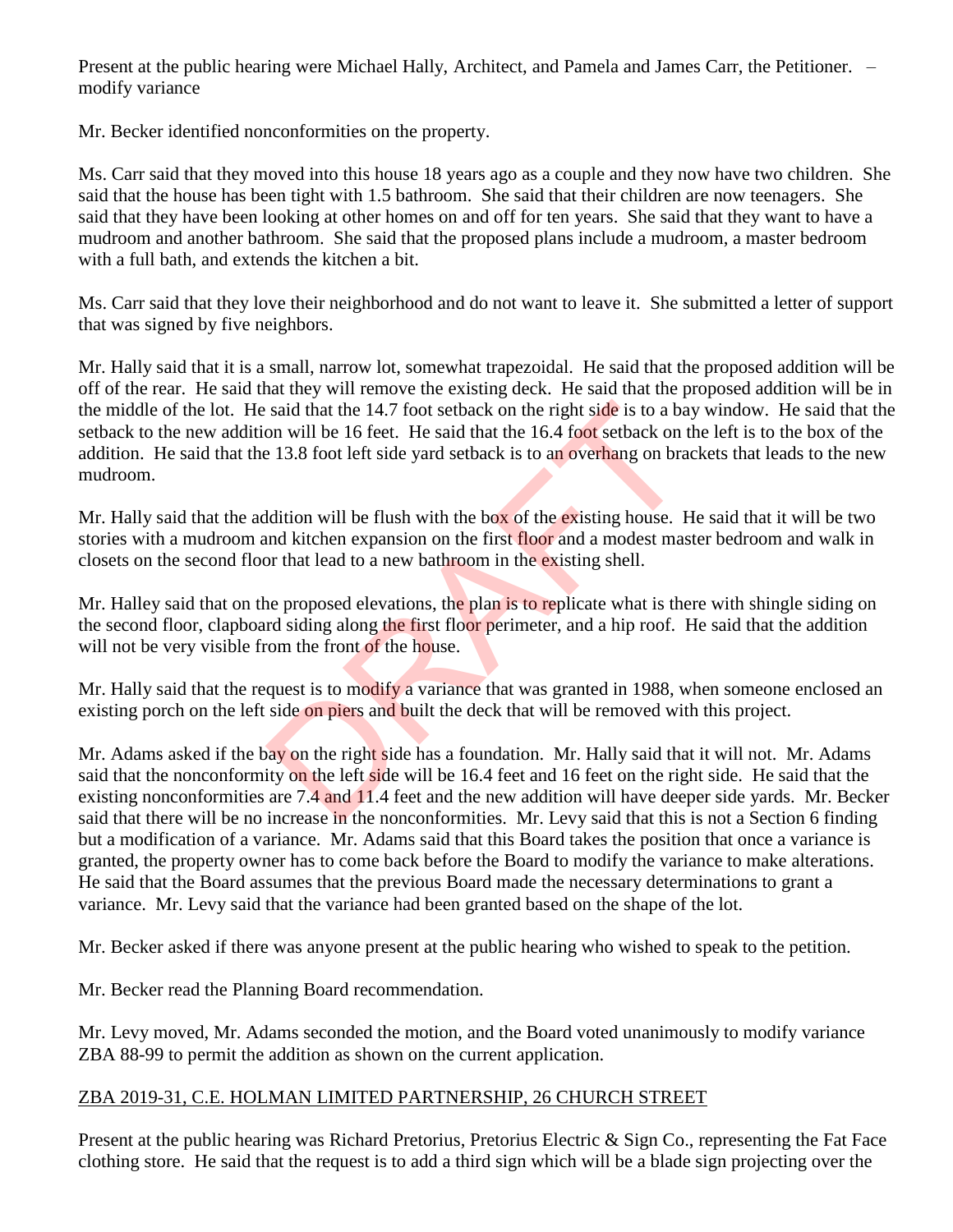sidewalk. He said that there is currently a building sign set high up and flat on the wall. He said that they need something for pedestrian and automotive traffic to identify where the store is. He said that they have a small sign at the rear entrance, which is their second sign. He said that the proposal is for a 2 foot by 2.4 foot carved wood sign on a bracket with no illumination, similar to other blade signs on the street.

Mr. Adams asked about the dimension from the sidewalk to the underside of the blade sign. Mr. Pretorius said that it will be approximately ten feet.

Mr. Adams said that the existing signage is integrated nicely with the building.

Mr. Levy said that the relief that the Board will be granting is for the number of signs and for a sign that projects over a sidewalk. He said that the Design Review Board unanimously moved to approve it.

Mr. Becker asked if there was anyone present at the public hearing who wished to speak to the petition.

Mr. Becker read the Planning Board recommendation.

Mr. Adams moved, Mr. Levy seconded the motion, and the Board voted unanimously to approve a two-sided blade sign, that will exceed the number of signs allowed by right and will project over a public sidewalk, and find that the proposed sign will be in harmony with Section XXIIAA of the Zoning Bylaw standards.

# ZBA 2019-32, CATHERINE & PAUL REILLY, 9 JUNIPER ROAD

Present at the public hearing was Paul Reilly, the Petitioner. Mr. Reilly said that the request is for a special permit because the lot is nonconforming. He said that the proposed construction will meet all setbacks. He said that the plan is to replace a single car garage with a family room on the first floor, add a second floor above for a master bedroom and bath above, and add a new attached garage at the back of the house. He said that they will also add a mudroom. He said that the existing house has 1.5 bathrooms and their children are approaching teenage years. Levy seconded the motion, and the Board voted unanimoted the number of signs allowed by right and will project in will be in harmony with Section XXIIAA of the Zonin INE & PAUL REILLY, 9 JUNIPER ROAD ing was Paul Reilly, t

Mr. Adams said that he had no problem with the design. He said that the additions will fully conform and it is just the lot area that is nonconforming. He said that it is difficult to read the drawings.

Mr. Becker said that despite the fact that this is a corner lot, the structure meets the two front and two side yard setbacks.

Mr. Reilly said that he showed the plans to all of his neighbors and they were supportive.

Mr. Becker asked if there was anyone present who wished to speak to the petition.

Mr. Becker read the Planning Board recommendation.

Mr. Becker said that demolition delay and request for a curb cut are not part of this process.

Mr. Adams moved, Mr. Levy seconded the motion, and the Board voted unanimously to make findings in accordance with Section XVII of the Zoning Bylaw and G.L. Chapter 40A, Section 6, and grant a special permit.

#### ZBA 2019-33, MAUREEN & CHARLES GOHEEN, 26 ATWOOD STREET

Present at the public hearing were Maureen and Charles Goheen, the Petitioner.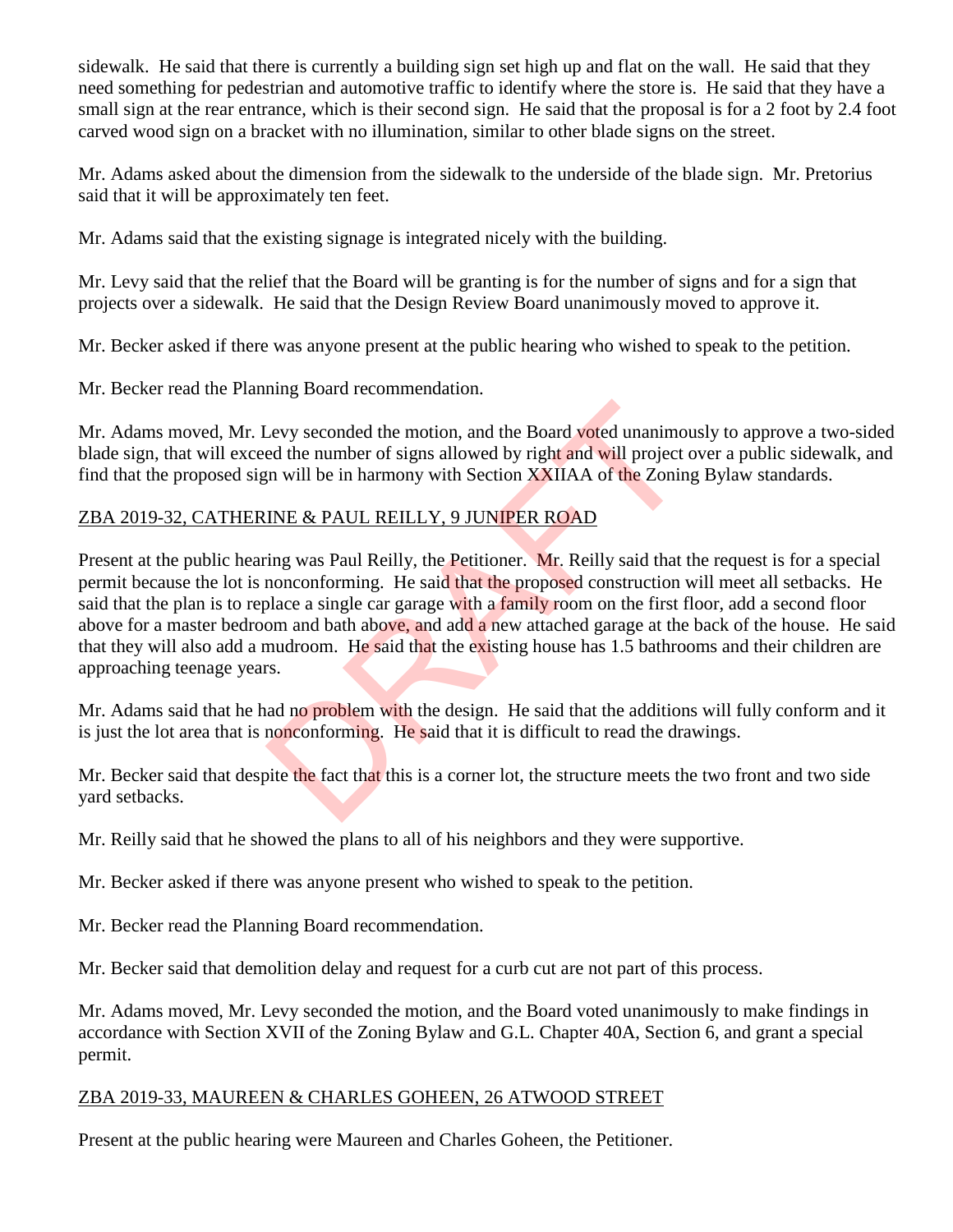Ms. Goheen said that they have lived there for about 30 years. She said that at the time when they purchased the property, there was a shed/garage that was in pretty tired shape. She said that it is not rotted out and starting to slant a bit. She said that the request is to demolish the shed and replace it with another shed.

Ms. Goheen said that the current setbacks are conforming on the back and left sides not on the right side, where it is 12.6 feet from the property line. She said that the request is to extend what is an 18 foot by 14 foot shed to make it a 20 foot by 14 foot garage with the same setback.

Ms. Goheen said that they have been in touch with their abutting residential neighbors and they are supportive. Mr. Adams said that they Board received some communications from the neighbors.

Mr. Levy asked if the structure will be used as a shed or a garage. Ms. Goheen said that it will be used as a shed. Mr. Levy confirmed that there will be no second floor, just a cathedral ceiling.

Mr. Becker asked why the Petitioner chose to not slide the shed six to seven feet to the south where it would have been by right. He said that because the shed is more than 100 square feet, it would normally have to be within the setbacks. He asked if there is a concrete foundation under the existing shed. Ms. Goheen said that there is a foundation for the existing shed and there will be a foundation for the proposed shed. Mr. Goheen said that the shed gives them some protection from the big dental building that is behind them. He said that they would be more exposed to it if they moved the shed to the middle of the yard.

Mr. Becker asked about the height of the proposed structure. He said that the height is not shown on the plans for the existing or the proposed plans, so there was nothing to show if there would be additional impact. Ms. Goheen said that the side wall will be 8 feet 4 inches plus the roof, for approximately 15 feet. She said that it will be well under the height restriction in the Zoning bylaw. Mr. Becker said that the Board has to make a determination that what is proposed will not be more detrimental to the neighborhood. He said that if it is the same height as the existing shed, there will be no impact. Mr. Adams said that the salt box roof and the extension of two feet are rather minimal extensions of the nonconforming structure that do not increase any dimensional nonconformities. asked if there is a concrete foundation under the existing<br>the existing shed and there will be a foundation for the pr<br>nem some protection from the big dental building that is<br>losed to it if they moved the shed to the midd

Mr. Becker asked if there was anyone present at the public hearing who wished to speak to the petition.

Mr. Becker read the Planning Board recommendation.

Mr. Adams identified the existing nonconformities.

Mr. Adams moved, Mr. Levy seconded the motion, and the Board voted unanimously to make findings in accordance with Section XVII of the Zoning Bylaw and G. L. Chapter 40A, Section 6 and approve a special permit.

## ZBA 2019-34, JACOB & JOANNA TROY, 57 FULLER BROOK ROAD

Present at the public hearing were Joanne Powell, Architect, and Jacob and Joanna Troy, the Petitioner.

Mr. Troy said that they moved to 57 Fuller Brook Road in January with their twin three year old daughters. He said that their hope is that this renovation will give the house some much needed love and updating house and will be their home for the next 20 years or more.

Ms. Powell said that the proposal is for a modest addition. She said that the lot is nonconforming for size. She said that the proposed work will meet all other Zoning requirements. She said that the proposed work contains two components, a one story addition on the rear for a new kitchen and breakfast room, and replacement of the existing one car garage with a two car garage with living space above. She said that the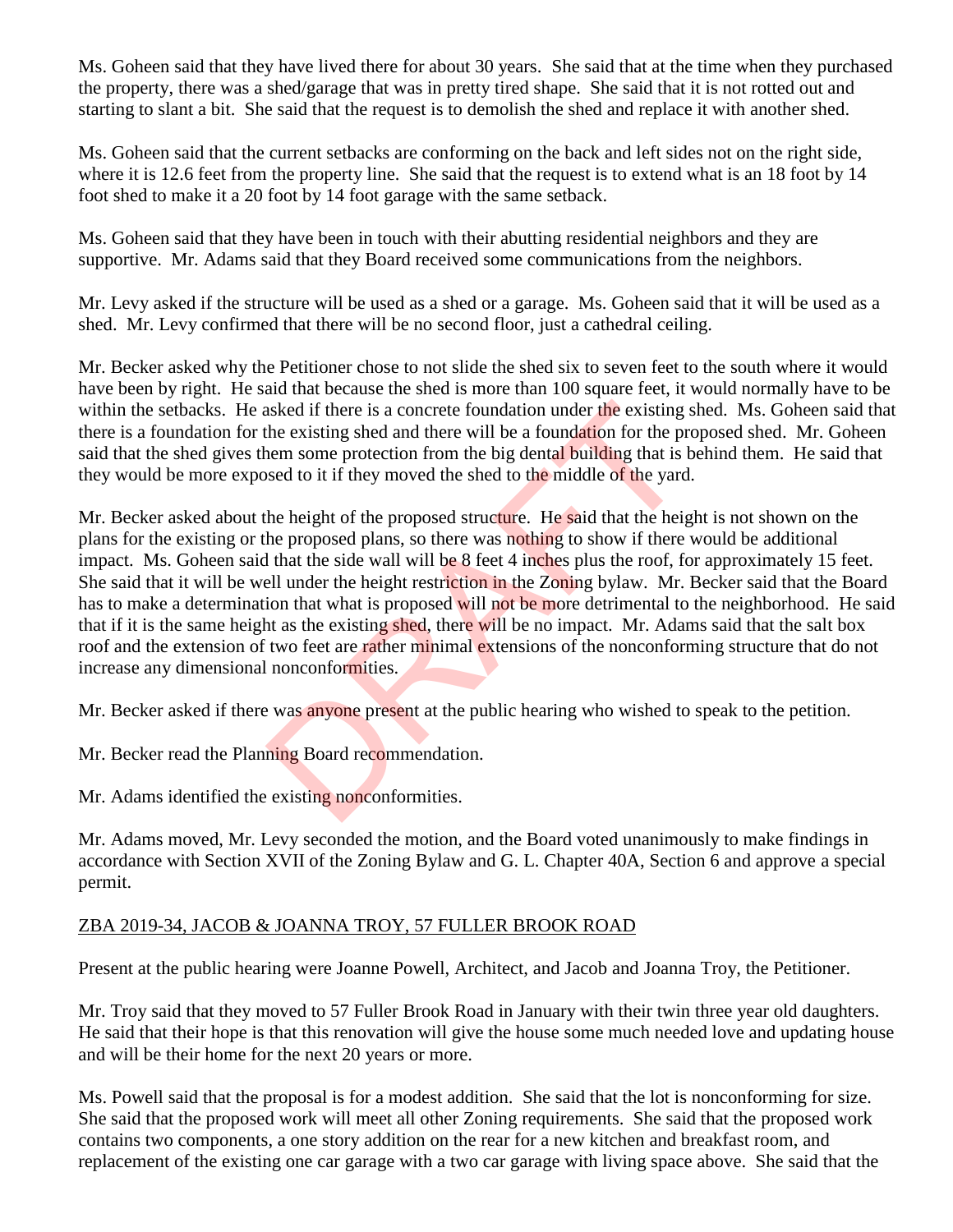existing house has 1.5 bathrooms. She said that the proposed space above the garage will give them a second bathroom.

Mr. Becker said that the property is located on a corner lot.

Mr. Adams complimented the way that the architects showed the elevations where it could see the existing and the proposed one over the other.

Mr. Levy said that the Board received a letter of support from abutter to the east at 51 Fuller Brook Road. He read a letter from the abutter at 8 Juniper Road. He said that he did not share their views because the proposed construction will not impinge on the setbacks. Mr. Adams said that because the construction will be compliant, the abutter's request for privacy plantings should not be a condition of approval. Ms. Powell said that her clients can speak with the neighbors. Ms. Troy said that she spoke with neighbors about putting up some sort of screening that will be mutually agreeable.

Mr. Becker asked about the proposed TLAG. Ms. Powell said that the existing TLAG is in the low 3,000's and with the proposed construction, the TLAG will be around 4,200 square feet, which is below the threshold for the district.

Mr. Becker asked if there was anyone present at the public hearing who wished to speak to the petition.

Mr. Becker read the Planning Board recommendation.

Mr. Levy moved, Mr. Adams seconded the motion, and the Board voted unanimously to make a finding that this is an undersized lot at 12,920 square feet in a district in which the minimum lot size is 20,000 square feet, and that the proposed renovation is not substantially more detrimental to the neighborhood and approve a special permit. nstruction, the TLAG will be around 4,200 square feet, v<br>
was anyone present at the public hearing who wished to<br>
ning Board recommendation.<br>
lams seconded the motion, and the Board voted unanimo<br>
ing a Board recommendatio

# ZBA 2019-35, CHARLES KRAUS, 8 LAWRENCE ROAD

Present at the public hearing were David Himmelberger, Esq., and Charles Kraus, the Petitioner.

Mr. Himmelberger said that the request is for a special permit to make an addition to a pre-existing nonconforming structure on a pre-existing nonconforming lot. He said that the addition will maintain the existing elevation of the ridge height. He said that they will remove a pre-existing nonconforming garage that currently sits in the rear setback.

Mr. Himmelberger said that the Petitioner was previously before the Board, at which time the Board expressed concern about the bulk of the house. He said that at that time the proposed TLAG was 3,952 square feet in a 10,000 square foot District. He said that the proposed TLAG is now 3,526 square feet, which is below the threshold for the district. He said that the rear left of the addition was cut back and inset to reduce some of the mass and add more interest on that side. He said that a number of letters from neighbors were submitted, all of which supported the project, including the home to the right at 19 Willow Road, the home to the rear at 4 Dorset Lane, across the street and to the side.

Mr. Himmelberger said that the Board can issue a finding that the proposed construction is not substantially more detrimental to the neighborhood than the pre-existing nonconformities. He said that a nonconformity at the rear will be eliminated. Mr. Adams said that this would be creating new nonconformities and would require a variance. Mr. Himmelberger urged the Board to construe the bylaw in such a way as to read it as it is written, namely, if on a pre-existing nonconforming structure there is a proposed addition that is nonconforming, the determination is to whether that nonconformity is substantially more detrimental. He said that the bylaw is not written to say that any addition may not extend the existing nonconformity. He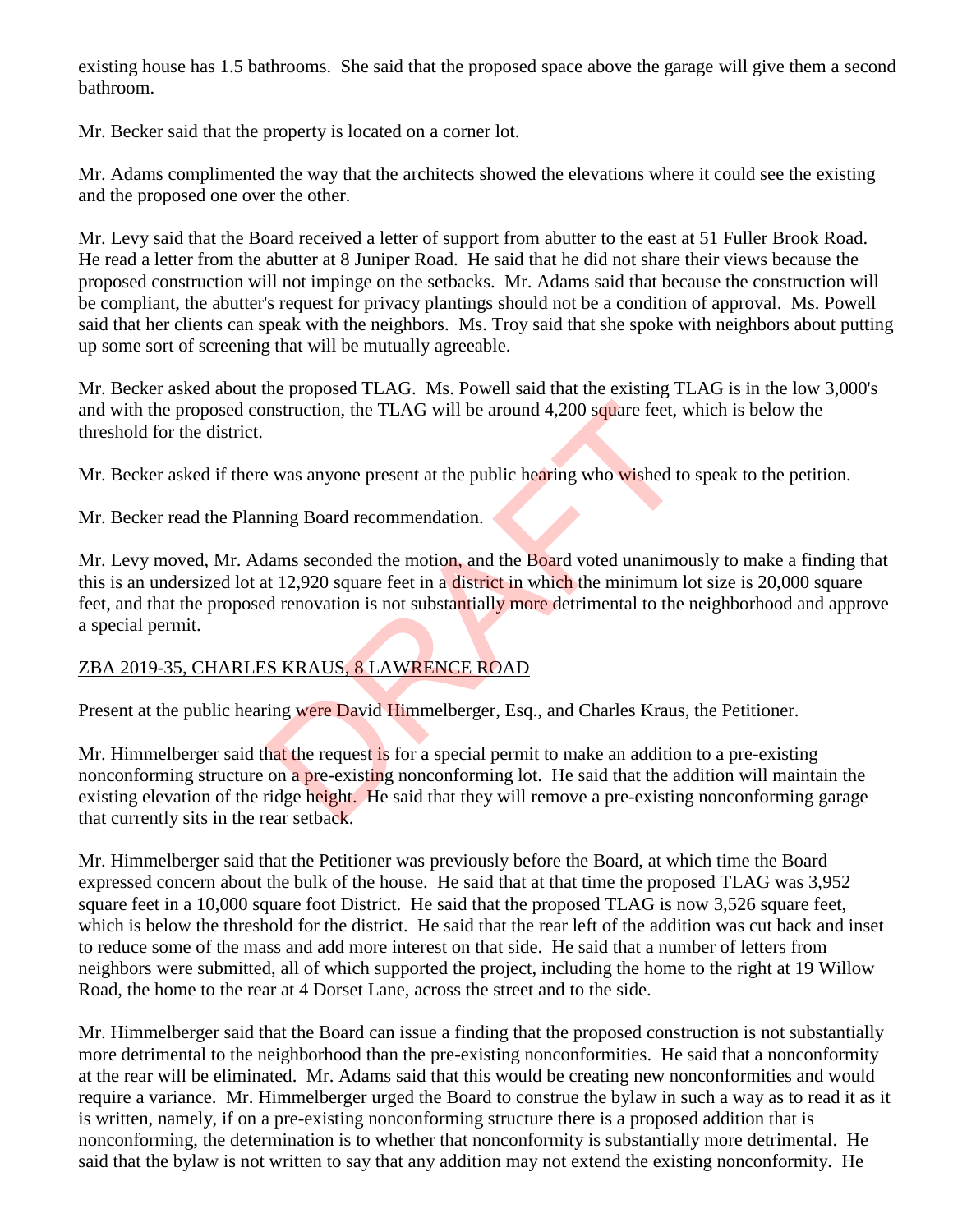said that the MA Supreme Judicial Court on February 8, 2019, issued an opinion called, Maria Bellata v Zoning Board of Appeals of Brookline. He said that case is directly on point to what he had previously argued. He read an excerpt from Maria Bellata v Zoning Board of Appeals of Brookline. He said that in this case, the Wellesley bylaw closely tracks the language in G.L. Chapter 40 A, Section 6. He read an excerpt from Section XVII of the Zoning Bylaw. He said that the Brookline case said that you could not extend a nonconformity, you could not make an addition unless it was conforming. He said that Brookline had a stronger bylaw than Wellesley in that case. He said that the Court said that a local bylaw cannot circumvent or trump Chapter 40A, Section 6. He said that it comes down to a determination by the Board as to whether the proposed addition is not substantially more detrimental than the existing nonconforming structure. He argued that his client's proposal will not be more detrimental to the neighborhood. He said that the Board has to exercise its own independent judgment. He said that it is important to be mindful when considering the neighborhood, the immediate abutters have answered the question that they do not see it as an issue, including the two most impacted neighbor. He said that he did listen and take to heart the Board's concerns about reducing TLAG and the scale. He said that they cut back the left side and reduced the TLAG. He said that it is a seamless addition and a very attractive house. He said that in addition to renderings, Mr. Kraus did head on dimensional drawings.

The Board said that it had seen the Maria Bellata v Zoning Board of Appeals of Brookline case.

Mr. Levy said that he found the plot plan to be very confusing. He asked if a retaining wall will be relocated. Mr. Kraus said that the retaining wall that is closest to the house will be relocated. Mr. Becker said that there is also a retaining wall on the left side near the air conditioners. Mr. Kraus said that wall is existing and will remain.

Mr. Adams said that it is a small lot. He said that he is troubled by how close this will be to the neighboring property. He said that it is good that the Petitioner spoke with the neighbors and it is clear that they do not have a problem with it. He said that the addition will come much closer to the property line than the existing side of the house at 18.6 feet. He said that the addition will be much higher but it will be looming over a garage, not a house. He said that he **believes** that people should be able develop their property in a tasteful way to the fullest extent that they can for their needs without imposing an artificial percentage system. d seen the Maria Bellata v Zoning Board of Appeals of B<br>
and the plot plan to be very confusing. He asked if a retainting wall that is closest to the **house** will be relocated.<br>
a small lot. He said that he is troubled by

Mr. Becker said that he looked at the relationship of the size of the lot and the increase in the house. He said that you are dealing with a numerator and a denominator where each of those is going in the wrong way at the same time. He said that, as proposed, this would be the most intensive use of land in the area by quite a bit. He said that the second thing that is hard to deal with is that it is close to the lot line. He said that it jumps at you as belonging in the middle of the lot. He said that he does understand why it is not in the middle of the lot.

Mr. Himmelberger said that the lot is a parallelogram. He said that 19 Willow sits forward of this addition. He said that the addition will be close to the rear garage at 19 Willow, which itself has nonconforming side and rear yard setbacks. He said that the addition will be below the main house at 19 Willow. He said that it is further attenuated and does not match up with 19 Willow in the same plane side to side. Mr. Kraus said that the garage at 19 Willow is mostly underground at the rear and the side, which contributes to the looming nature of his addition. Mr. Himmelberger said that if the garage was at grade, the proposed addition would not be as looming.

Mr. Becker said that, recognizing that Total Living Area (TLA) from the Assessors is not TLAG, the average TLA on Lawrence Road for the 19 or so properties there is 1,759 square feet. He said that the proposed TLAG will be bigger than TLA and will be more than double that. Mr. Himmelberger said that if you take a larger view and look to Willow Road, you get TLA's of 3,333, 4,960, 3,350, and 3,162 on 21 Lawrence. He said that 8 Lawrence is at the intersection with Willow Road. He said that there are newer homes that are substantially larger. He said that the proposed house will not be a teardown. He said that it is trying to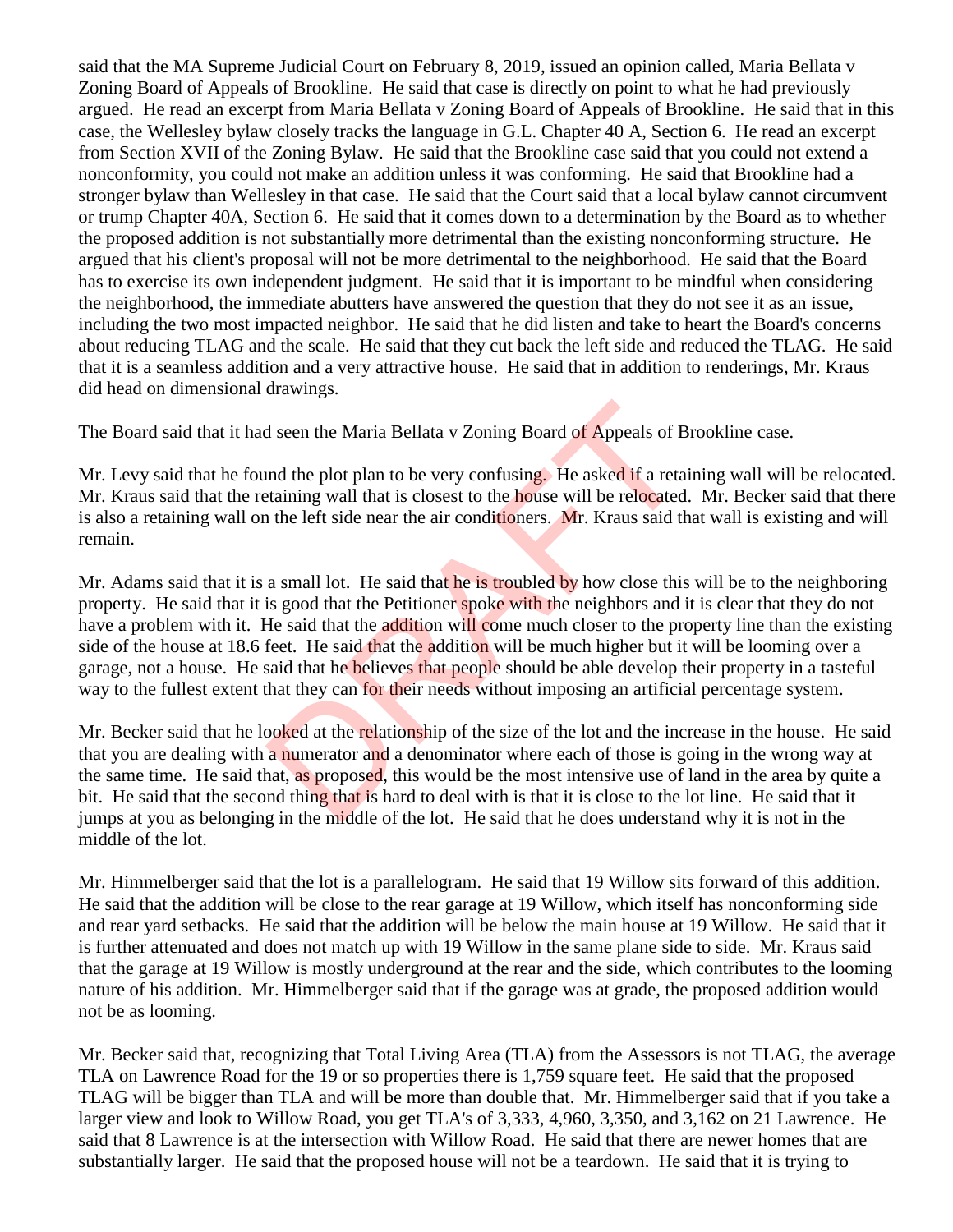seamlessly add on. He said that he was making the argument that this should be the type of project that Zoning encourages or generally sees as a positive rather than a negative.

Mr. Becker said that the other side of that argument is that this will take what could be called an affordable house and moving it up the scale. He said that one of the problems in Wellesley is that the average home price is 1.4 million and most of the town employees cannot afford that. He said that the town will lose a small lot that would allow people to start living in Wellesley. He said that relates to how detrimental it will be to the neighborhood. Mr. Himmelberger said that economic consideration is not what is contemplated by the phrase, "not substantially more detrimental to the neighborhood." He said that it is in the context of mass and bulk, and not anything else. He said that he has never seen a Zoning case where the economic impact of an addition was the basis for a determination that a proposed addition was substantially more detrimental.

Mr. Becker said that this determination is one of the hardest that he has seen. He said that Mr. Kraus has put together something that is architecturally creative but coupled with a small lot and a large house on a small lot, where does it switch from not more detrimental to more detrimental. Mr. Himmelberger said that this house on this lot with the proximity to the neighbor to the right facing the house and to the rear, will not be substantially more detrimental to the neighborhood. He said that it will be an extremely tasteful and seamless addition. He said that he did not think that one driving the road would ever question whether or not it was an addition or that was how the house was built. He said that does go to a determination of whether or not something is substantially more detrimental. He said that the project will remove a rear nonconformity, so they are making an improvement in that respect.

Mr. Adams asked who owns the retaining wall between 8 Lawrence Road and the neighbor to the right. Mr. Kraus said that the property line runs down the center of it. He said that he has worked with the neighbor to repair it over the years. Mr. Adams said that he was looking at options for dropping the driveway at 8 Lawrence and getting rid of the retaining wall. Mr. Kraus said that one of the reasons for pulling the garage door forward was to reduce the height of the retaining wall next to the entry to garage. He said that he designed the original addition in 2000 in an effort to try to keep the rooflines to not build a big box. He said that it was not an easy addition to do. nental to the neighborhood. He said that it will be an extrid that he did not think that one driving the road would e was how the house was built. He said that does go to a consider will rem provement in that respect.<br>
MRS

The Board discussed accepting Mr. Himmelberger's argument that this is a special permit, not a variance. The Chairman said that if the Board gets past that, under case law, because of the undersized lot, it has to make a finding of whether the proposed construction will be substantially more detrimental to the neighborhood.

Mr. Levy said that the Planning Board believes that a variance is required. He said that it under the long standing policy of this Board the petition would be treated as a variance. He said that he is familiar with the Brookline and is not sure how that would fit with this one. He said that it would eliminate variance requirements for nonconforming lots, which would make them more valuable than a conforming lot. He said that the proposed change in the Brookline case would not change the footprint or the outside appearance of the house. He said that it created attic space that existed into living area. He said that this is different because there will be greater impact to the neighborhood. Mr. Himmelberger said that the Court has the ability to fashion its decision to say when nonconformities are internal one need not get a variance. He said that it is a blanket.

Mr. Himmelberger said that before the Brookline case came out, he argued that, based on the clear language in the Wellesley bylaw, there is no limiting language that says that you do not get a special permit if you intensify the nonconformity. He read an excerpt from Section XVII of the Zoning Bylaw. He said that the Brookline case supports his argument. He said that the Board may have had a practice of imposing something that was not in the bylaw, namely that you should not make the nonconformity worse, but there is no basis in the bylaw or as indicated by the SJC in Chapter 40A, Section 6.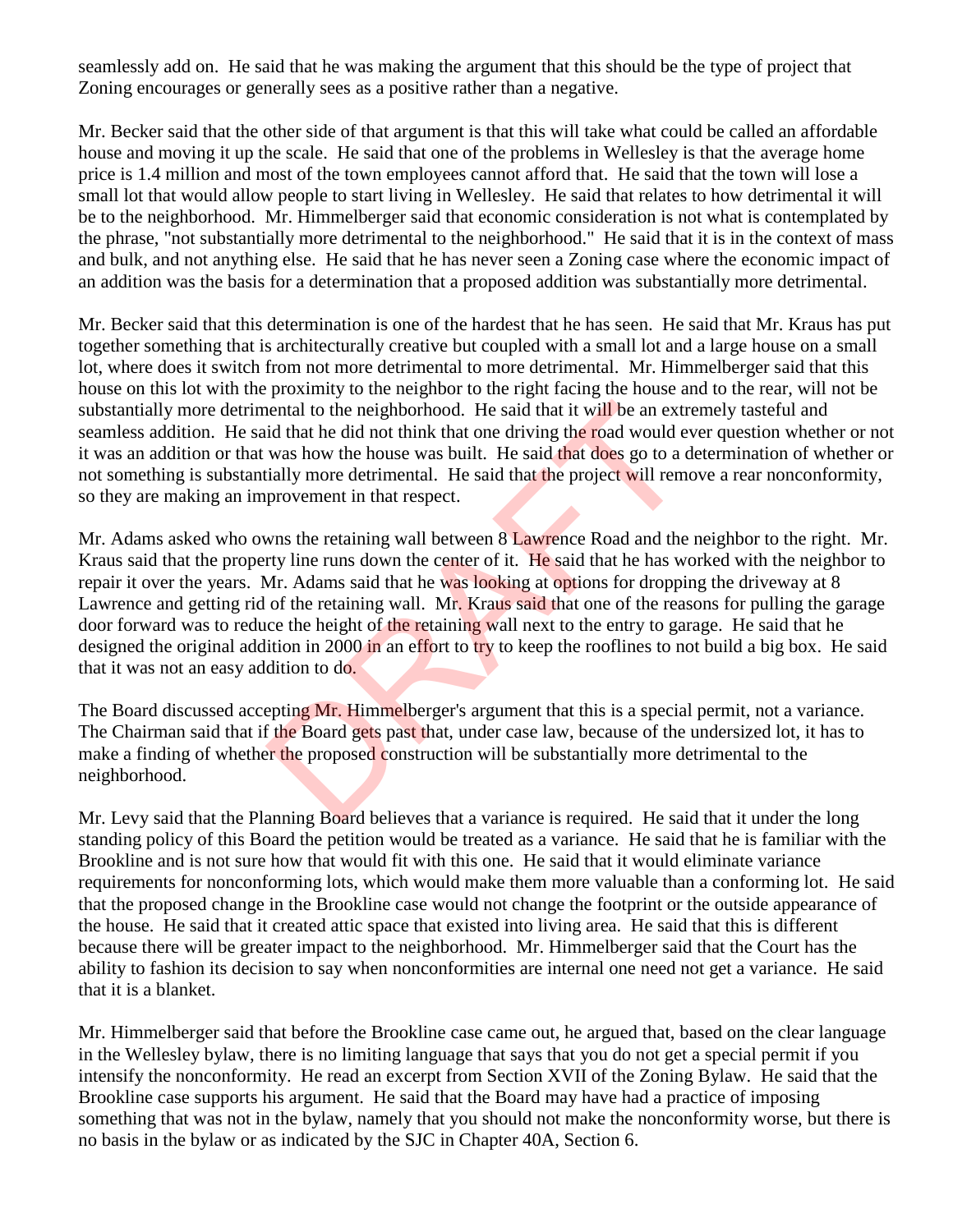Mr. Becker said that by finding that the proposed structure will not be substantially more detrimental, the Board is saying that putting a structure 2.5 feet from the proper line is okay. Mr. Himmelberger said that it would be in this particular case with the lot below to the right with its house set forward. He said that there could be cases where being 3.5 feet from the property line would be substantially more detrimental.

Mr. Becker asked if there was anyone present at the public hearing who wished to speak to the petition.

Mr. Becker read the Planning Board recommendation.

Mr. Adams asked if there will be a back door in the proposed enlarged house. Mr. Kraus said that there is a patio shown in the back. He said that the back door will come out toward the side yard and to the back patio at the rear left.

Mr. Levy said that he was troubled that it would make any nonconforming structures exempt from variances to add construction. Mr. Adams said that it does away with the notion that there has to be some hardship and uniqueness. Mr. Levy questioned that if the intent is to lower the standard for nonconforming lots or structures. Mr. Becker talking about case law that does not support the Brookline case. Mr. Himmelberger said that case law changes and Brookline is the most current expression of what constitutes an interpretation of Chapter 40A, Section by the highest court in Massachusetts. He said that the most recent cases control. He said that this case does review the existing case law and finds that, in accordance with Chapter 40A, after determining if there is an intensification or even a new nonconformity, on a pre-existing nonconforming structure, the only determination for the Board is whether the proposed structure will be substantially more detrimental to the neighborhood. liking about case law that does not support the Brookline<br>s and Brookline is the most current expression of what co<br>by the highest court in Massachusetts. He said that the n<br>s review the existing case law and finds that, i

Mr. Adams questioned the applicability of variances under the new case law. Mr. Himmelberger said that the variances would apply to conforming lots. Mr. Levy said that it does not make sense for conforming lots to be subject to tougher standards. Mr. Himmelberger said that you could argue that with a conforming lot there is far less need for any deviation from Zoning whereas on a small lot there is.

Mr. Kraus said that his experience is that many towns approach the issue that a variance is required to create a nonconformity on conforming property. Mr. Himmelberger said that the Board has the ability to make a determination that the proposed structure will not be substantially more detrimental. He said that in this case, he is urging that the Board find that it is not substantially more detrimental. Mr. Levy said that this will make undersized lots more valuable than conforming lots.

Mr. Becker asked the Board members if their preference is that the Chairman speak to Town Counsel. Mr. Levy said that this is new and will change a long standing practice of the Board. He said that he has been on the Board for 20 years. Mr. Adams said that he has been enforcing Zoning bylaws for 15 years in three different communities. He said that his opinion has always been that when there is a condition like this, where adding a second story might be intensifying a nonconformity, placing an exterior wall closer to the property line would be a new nonconformity, versus extending or increasing. Mr. Himmelberger said that there is a garage that is 2.5 feet from the property line that they will be removing and the setback of the new structure will be 3.5 feet. Mr. Adams said that the garage was free standing.

Mr. Becker said that there is a lot that is new here. He said that he was willing to think of this as a special permit but would prefer to consult with Town Counsel before drawing a conclusion. He said that he was not sure that he could get over the finding that the proposed structure will not be substantially more detrimental to the neighborhood. He said that looking at the house by itself, it is marvelous. He said that the lot is small but it is relatively flat. Mr. Himmelberger said that there is a 10 foot difference on a shorter span. Mr. Adams said that there may be some basis for a variance. Mr. Becker said that the Planning Board recommended denial of a variance because no evidence had been presented that addressed the criteria in the bylaw but the application was for a special permit.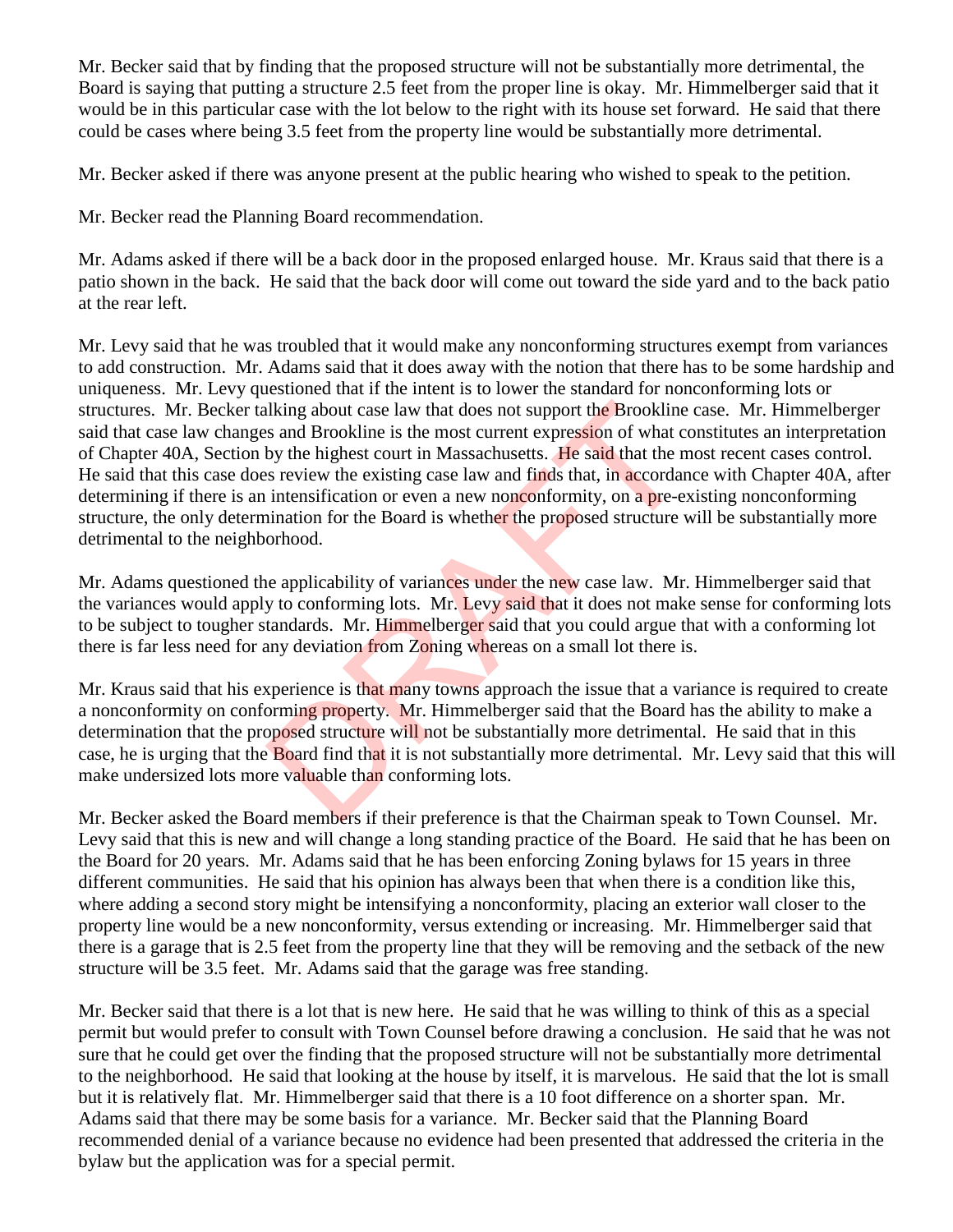Mr. Adams moved, Mr. Levy seconded the motion, and the Board voted unanimously to continue the petition to March 19, 2019 at 7:30 pm.

#### ZBA 2019-36, SABRINA HOLDINGS, LLC, 50 WOODRIDGE ROAD

Present at the public hearing was Victor Corda, representing Holdings, LLC, the Petitioner. He said that the property is located on a nonconforming lot. He said that the proposal is to raze the house and replace it with newer home that is conducive to the neighborhood and not more detrimental.

Mr. Adams said that this will be fully compliant except for lot size.

Mr. Becker read the Planning Board recommendation. Mr. Corda said that the house will be furthest away from the abutter on the right. He said that it is a downward slope.

Mr. Becker said that lot coverage will go up by 2,600 square feet. He asked where the rain water will go. Mr. Corda said that the lot coverage will only go up 3 percent, or 700 square feet.

Mr. Becker said that on each of the property lines on the east and west there are retaining walls. He asked about proposed materials for those walls. Mr. Corda said that he will use native New England fieldstone. He said that they might not need the one on the left.

Mr. Levy asked if the bedroom in the basement will meet Code. Mr. Adams said that it will if property egress is provided. Mr. Corda said that there is an egress window for that.

Mr. Becker said that the plans show TLAG for the first and second floors and the attic. He asked about calculations for the basement. Mr. Corda said that those calculations are not typically included if there is less than 70 percent foundation. Mr. Becker said that there nothing submitted that showed that. Mr. Corda said that he based it off the Building Department requirements.

Mr. Becker said that the height that was shown was above the sill. He said that under the bylaw, the height is measured from average grade. He said that because of the sloping nature of the lot, it did not leap off of the page that there will be no problem and that 33 feet above the sill would automatically mean that the height meets the bylaw requirements. Mr. Corda said that they will have to build the house to a 36 foot maximum. or the property incomparation of the property lines on the east and west there are report of the property lines on the east and west there are report for those walls. Mr. Corda said that he will use native Not need the one

Mr. Becker asked if there was anyone present at the public hearing who wished to speak to the petition.

Ben Fisher, 51 Woodridge Road, said that he recently bought his home across the street and they hope to stay there for a long time. He said that a concern is that the neighborhood tends to be colonial with some tudors and the proposed house will be more modern. Mr. Adams said that the Board typically does not try to dictate any style. He said that Planning Board has recommended design changes based on massed surfaces facing adjacent properties. He said that the Zoning Board does not dictate a form of design style.

Mr. Fisher said that they looked at houses in the area for quite a while and noticed that houses that tend to be modern and farm housey tend to site for longer periods of time, especially when they turn over the second time. He said that his concern is that this house will sit there for a year without a buyer because it does not fit into the neighborhood. He said that the existing house needs to come down and something else should go up in its place.

Elizabeth Sheehan, 55 Woodridge Road, said that the existing house fits in with the neighborhood, except for the color. She said that the house has a lot of character. She said that her concern is for the trees in the area. She said that other people have come in and taken down a lot of trees. She said that it appears that the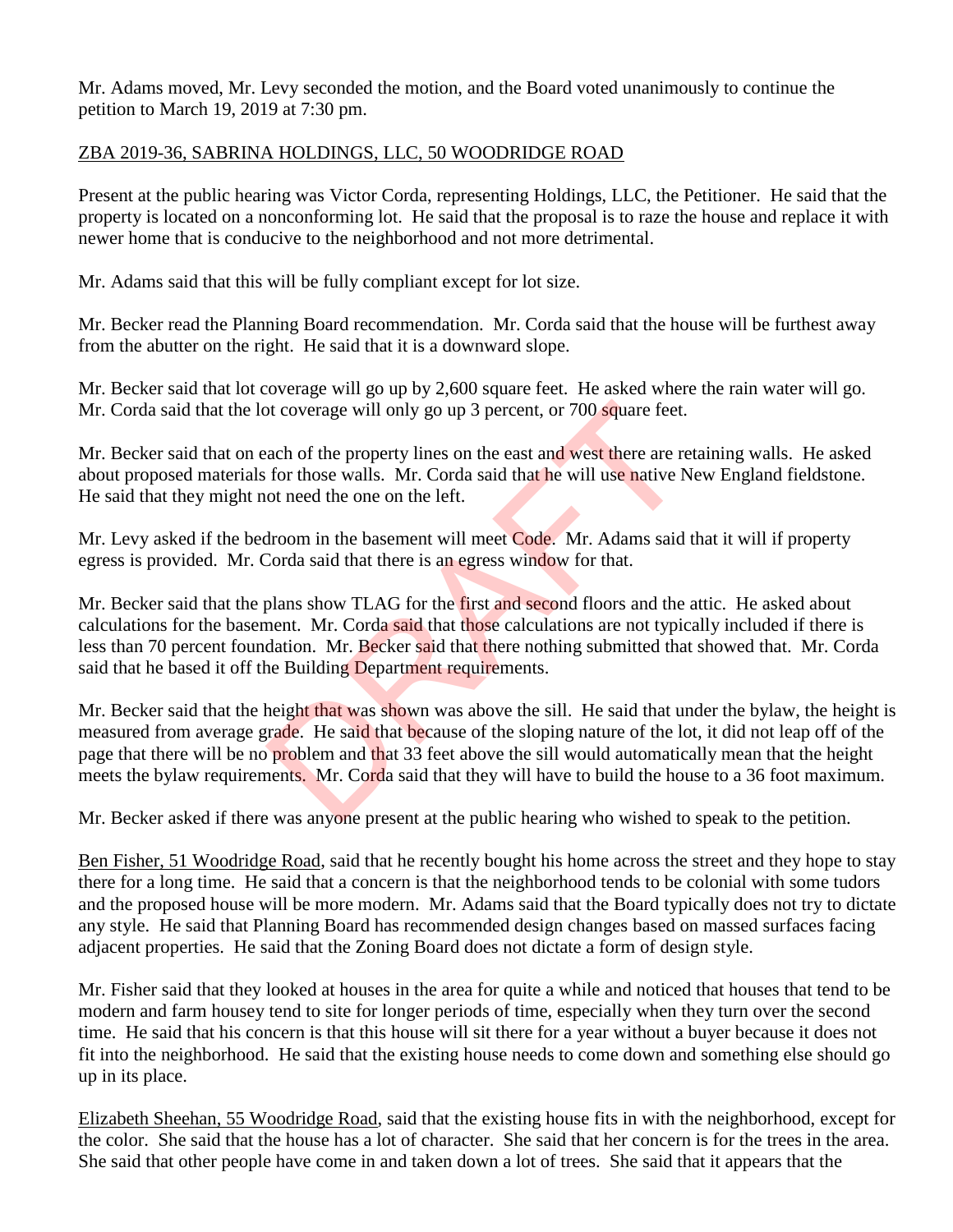driveway will go into next to 54 Woodridge Road, which is two houses away from her. She said that she will be looking straight out at this and worries that there will be no buffer. She said that she will be looking at a massive three car garage. She asked that the developer consider keeping as many trees as possible. Mr. Corda said that he has built a lot of houses in Wellesley and he tries to be a cooperative builder. He said that the trees are not as healthy as they look. He said that there is a tree bylaw in Wellesley. He said that he will use a certified arborist to tell him what trees are not healthy and should be removed. He said that he will replace trees in accordance with the bylaw. Ms. Sheehan said that there is currently some buffer and the existing house is set back and blends in with the landscape. Mr. Corda said that the new house will be set back almost to the same location. He said that it will be a modern colonial that will look a little like a farmhouse. He said that there is a similar home around the corner on Lathrop.

Mr. Becker said that a TLAG 6,327 would make this the largest house in the neighborhood. Mr. Corda said that he did not think that he would pursue the optional third floor plan. He said that he may reduce some of the finished basement. Mr. Becker said that the issue is the massing and the overall size of the house. He said that taking the TLAG out for the attic out does not change the massing.

Mr. Corda said that the right side of the house steps down substantially. He said that it is not heavy the way that the Planning Board describes it.

Mr. Adams said that he did not agree with Planning Board. He said that the three garage doors with the windows above is probably the most daunting elevation but it does steep down at the rear.

Mr. Levy said that it is a large house but it is before the Board because it is an undersized lot by 800 feet.

Mr. Becker said that limiting this end of the neighborhood to the Woodridge cul de sac and a couple of the houses around it, that is the area of Woodridge that has the higher percentage of conforming lots and the nonconforming lots tend to be further down Woodridge. He said that the TLA of those houses are 3,600, 4,200 and 5,400, which is closer to the 6,327. Mr. Corda said that there is a huge gambrel right around the corner. He said that Dewing Path also has large houses on it. Mr. Becker said that taking all of the houses on Woodridge from 1 to 56, the average living area is 3,200 square feet. ight side of the house steps down substantially. He said t<br>lescribes it.<br>lid not agree with Planning Board. He said that the three<br>ly the most daunting elevation but it does steep down at<br>large house but it is before the B

The Board discussed its opinions as to whether this would be more detrimental.

Mr. Levy confirmed that this will be a spec house.

Mr. Corda said that, based on the Planning Board recommendation, he could make the house smaller but he likes this plan and its design. He said that he paid a lot of money for the lot and to have to knock 1,000 square feet out is an economic concern. He said that this is a nice neighborhood near Dana Hall.

Mr. Becker said that the TLAG without the basement is larger than the trigger for LHR. He said that because the lot is deficient by 800 square feet, the proposed construction is not subject to LHR. He said that if the basement does need to be included, it would push the TLAG up even higher. Mr. Corda said that the plan was designed to the old standards for TLAG, which was 5,900 square feet plus 600 square feet for the garage. He said that there is a struggle to get the elements into the homes that today's buyers want.

Mr. Adams asked about the element on the second floor above the garage. Mr. Corda said that it is a large shower that he can make smaller. Mr. Adams asked if there was a way to narrow the area between the two bedrooms to shrink the width of the garage. He said that it looks like it is deeper than it needs to be.

Mr. Becker said that the Planning Board recommendation talked about a TLAG of 6,924 square feet. Mr. Corda said that probably includes the attic. Mr. Becker said that his calculation of attic, first and second floors is 6,327 square feet. Mr. Corda said that he did a full TLAG set. Mr. Becker said that the TLAG